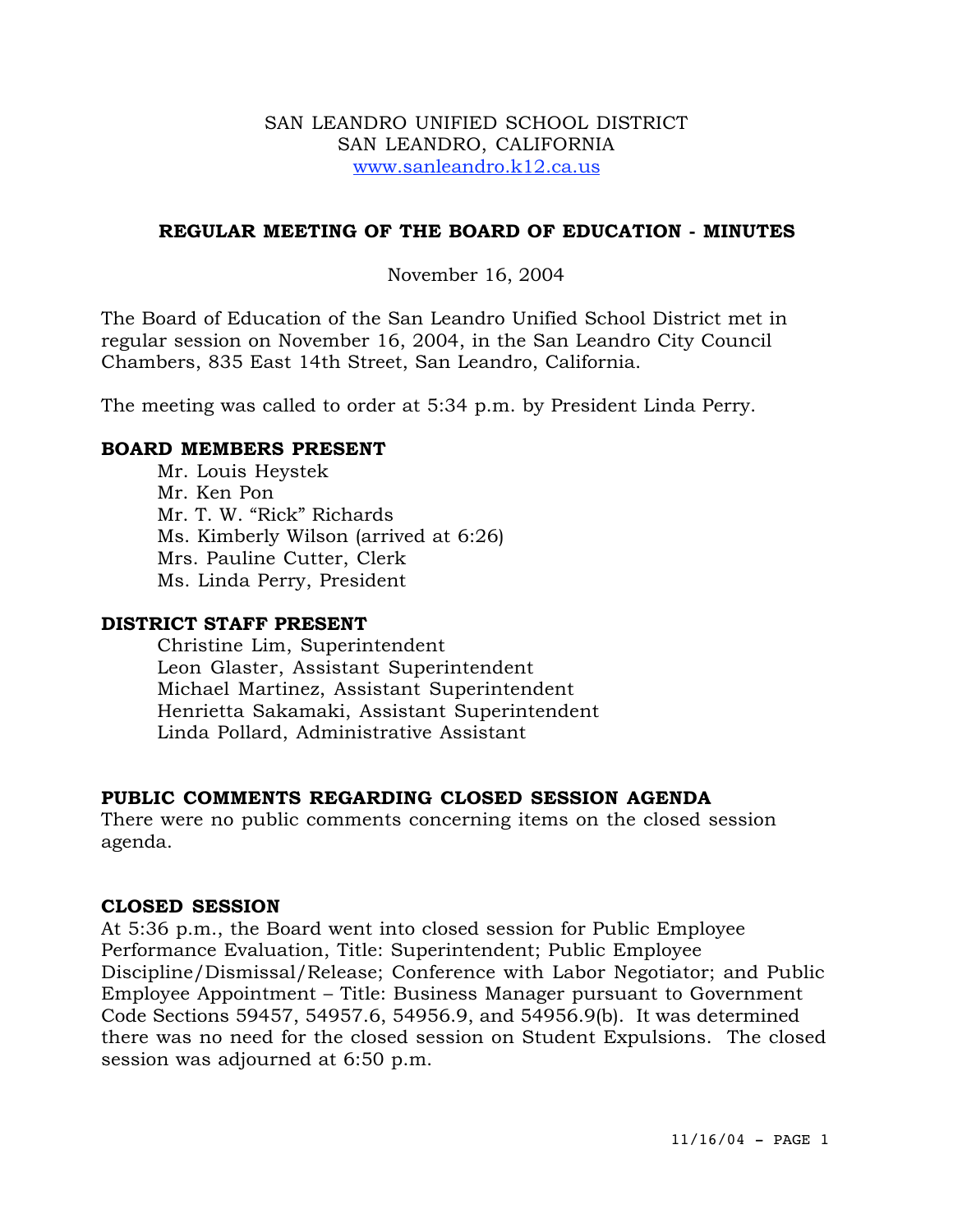The Board returned to open session at 7:00 p.m. with the Pledge of Allegiance to the Flag led by San Leandro High School student representative Sharon Ma. President Perry said the Board had been in closed session and on a motion made by Mrs. Cutter and seconded by Mr. Richards the Board appointed Bruce Colby as Business Manager by a 6-0 vote. Ms. Wilson was absent.

# **APPROVAL OF AGENDA**

On a motion made by Mr. Heystek and seconded by Mr. Thompson, the Board unanimously approved the agenda for the regular meeting of November 16, 2004 by a 7-0 vote.

**REPORTS** Student Representatives' Reports – San Leandro High School representative Sharon Ma updated the Board on student activities including Homecoming Game against San Lorenzo with a 57-0 win; girls' NCS Girls' Golf Tournament winner, Christina Corpus; winter sports are beginning, Fall Sports' Award; Great American Smoke and Peer Educator Lunch activities; DECA will be attending the Western Regional Competition in Phoenix; "What About Guns" assembly sponsored by the City of San Leandro; Spirit Week results: Seniors won overall and Juniors won the float and decorations competition; Homecoming Results; Senior Skate Night; and the California exit exam will be on November 16 and 17 for juniors who have not passed.

> Ms. Perry said that Mr. Heystek, Mr. Richards and her attended the Spirit Week activities and had a great time. She added that Sharon gave her a petition from a student regarding Block Scheduling and she will pass on copies to the Board.

# **PRESENTATION**

- President Perry presented Certificates of Appreciation to teachers Dale Lew, Alameda County Teacher of the Year, and Jack Nelson, P.E. teacher, for all their contributions they have made to the San Leandro Unified School District. Jack Nelson was unable to attend, so his certificate will be sent to him.
- \* Assistant Superintendents, Henrietta Sakamaki and Leon Glaster highlighted the 2004-05 District Strategic Plan action steps.

Ms. Sakamaki presented Strategies 1-4 of the 2004-05 Strategic Plan:

- Strategy #1 Curriculum,
- Strategy #2 Assessment,
- Strategy #3 Staff Development,
- Strategy #4 Family and Community Development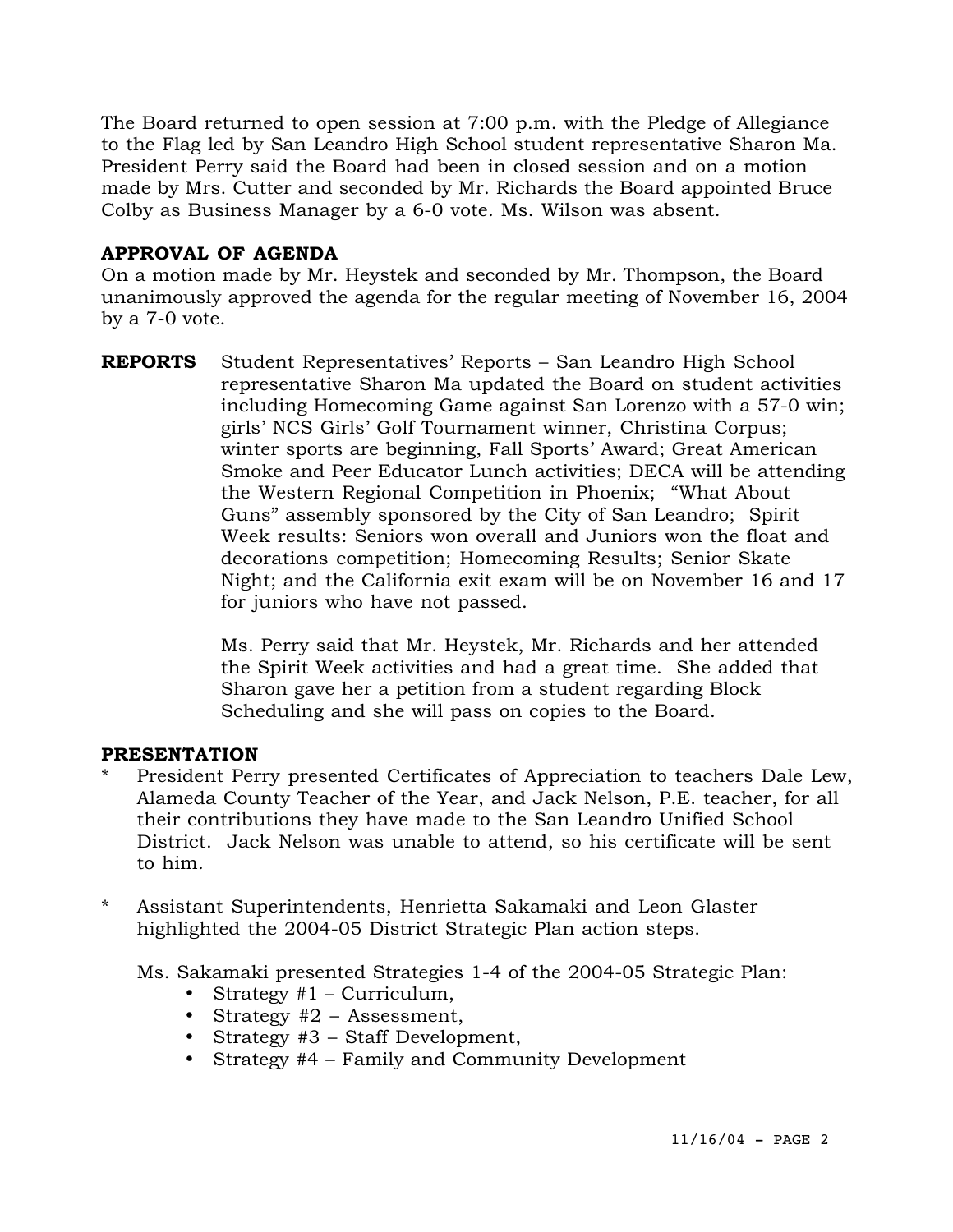She said that integrated into the Strategic Plan are the LEAP Goals and the "No Child Left Behind" requirements. Ms. Sakamaki noted that it was important to know that for the past two years the Superintendent and the Board have made a commitment to closing the achievement gap not only between our low performing students and reaching what our high achieving students are accomplishing but to challenge our proficient and advanced students so that they are successful.

Ms. Wilson asked what were the anticipated outcomes as a result of the training for teachers and principals in Math skills and strategies. Ms. Sakamaki said under the District's 4-year Math REAP grant the training includes concept development of Math, and cooperative learning. In response to Ms Wilson's question regarding how to address parent participation with homework when there are language barriers, Ms. Sakamaki said she would research that with the school principals.

Mr. Pon appreciated Ms. Sakamaki addressing closing the achievement gap issue. Ms. Sakamaki added that all communications with community groups/parents are not only in English but also in Spanish and in some cases Chinese. Mr. Pon asked about the kindergarten parent orientation. Ms. Sakamaki explained that this is a parent meeting that the schools have either at the beginning of the school year, or in the springtime when the new parents have registered their children and the sites inform the parents of what school is all about, what they are going to be learning, and how the parents can help.

Ms. Perry said this was a very important presentation and commended the Ed. Services Division for all the services they are providing. She said she was pleased with the parent involvement, the outreach with our parent groups through trainings and dialogues, and teaching the parents how to assist their child. She said that this was one of the most powerful pieces, along with the amount of grants the District is receiving.

Assistant Leon Glaster reviewed Strategies 5-7:

- Strategy #5 Facilities Plan
- Strategy #6 Funding and Resources, and
- Strategy #7 Technology

Highlights from Mr. Glaster presentation included the establishment of a Bond Election Committee to place a facilities bond on the March 2006 election ballot; develop and maintain school attendance reporting process to ensure FTE ratios are maintained at the most cost efficient levels; and increase technology network and infrastructure support with minimum impact to the General Fund.

Mr. Thompson thanked the Assistant Superintendents and their staff for all their work. He added that the presentation was quite comprehensive and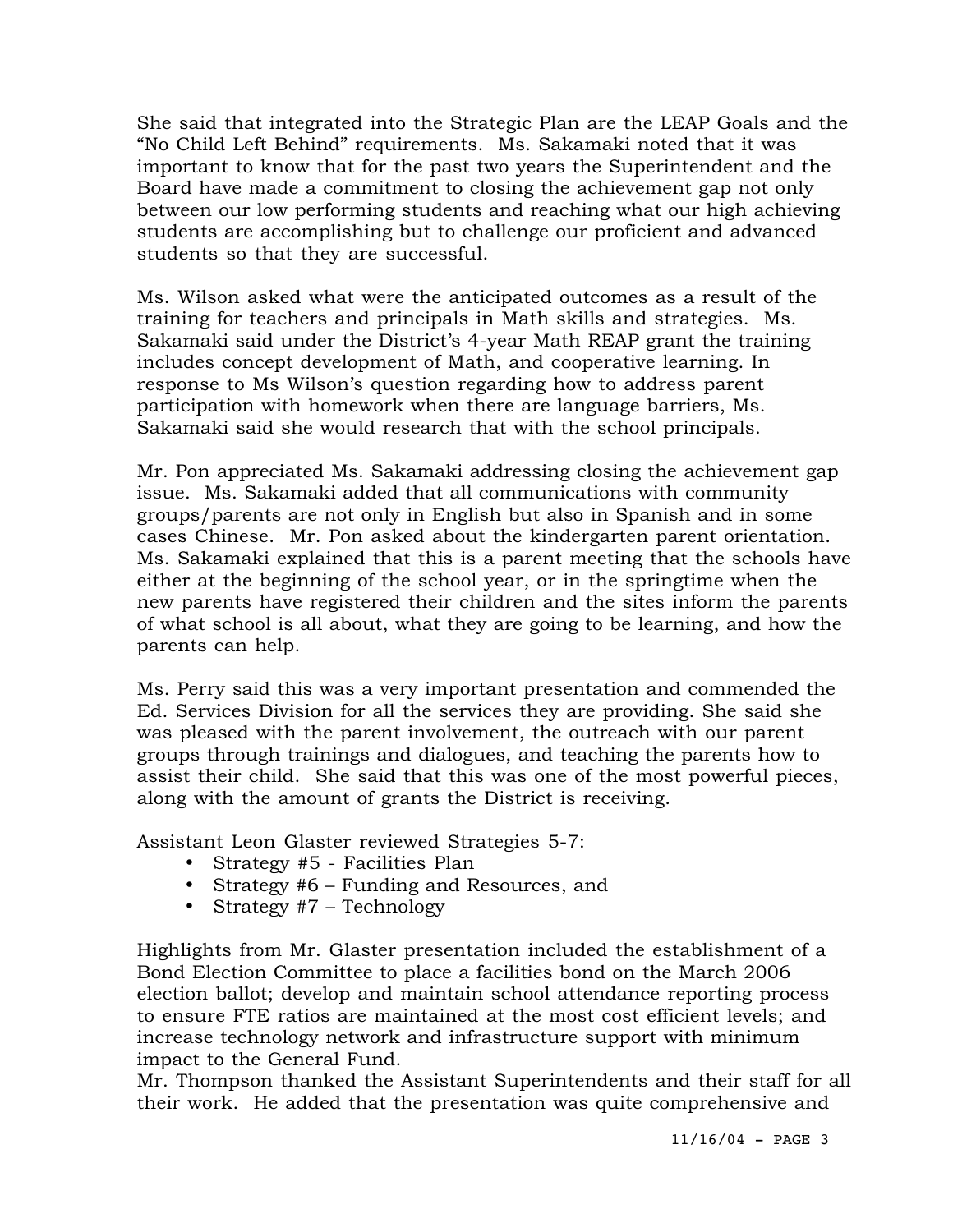detailed. He said that it is very important that the Board take an active roll in the implementation of the Strategic Plan and would like to see language that reflects the Board's role as governance to the policy makers. He also said that because we have been concerned about overcrowding at the high school it is important to think about how small initiatives or other options can help our high school and reflect that in the plan.

In response to Mr. Thompson's comment regarding small schools, Mr. Pon said that this community wants small local schools and it is an overriding priority of this District, but the question is how to get it done. It was Mr. Pon's opinion that as a minimum, each should have the latest in technology with the new Jefferson facility being the baseline. Mr. Pon said that the strategy behind the Honeywell contract was to put in a newer heating system and with the energy savings, the District would be able to pay off the equipment. He wanted to know if that was happening. Mr. Glaster said he felt that Honeywell didn't come through with their energy performance agreements. Mr. Glaster added that one of the District's strategies is energy efficiency. In response to Mr. Pon's question about "tech use and training system on available software and equipment at sites", Mr. Glaster said this was about the whole district needing to be connected.

Mr. Richards said he would send some information to Mr. Glaster regarding a contact (Symantec) that might help get copies of software for the District. In regards to waste energy, he asked if the District was looking to bring in an agency to look at our current energy usage and come up with a recommended plan to conserve energy and if so, he also had a contact for a company that might be able to help.

Ms. Perry thanked Mr. Glaster all his efforts.

# **PUBLIC TESTIMONY ON NON-AGENDA ITEMS**

- Mr. Campbell addressed the Board regarding the flying of a flag and being a distraction in the classroom and in front of the school site.
- Mr. Filipovich addressed the Board on the special election that was held May 2<sup>nd</sup> and on non-partisan and partisan issues.
- Ray Davis addressed the Board on a Fiber Optic Master Plan that was developed when he was a Transportation Administrator with the City, which provided a ring around the entire city specifically designed to have easy connectivity at each of the school locations. He encouraged Mr. Glaster to contact the Director of Engineering for an update on the status of that plan. Ms. Perry asked Mr. Glaster to report back to the Board with the information.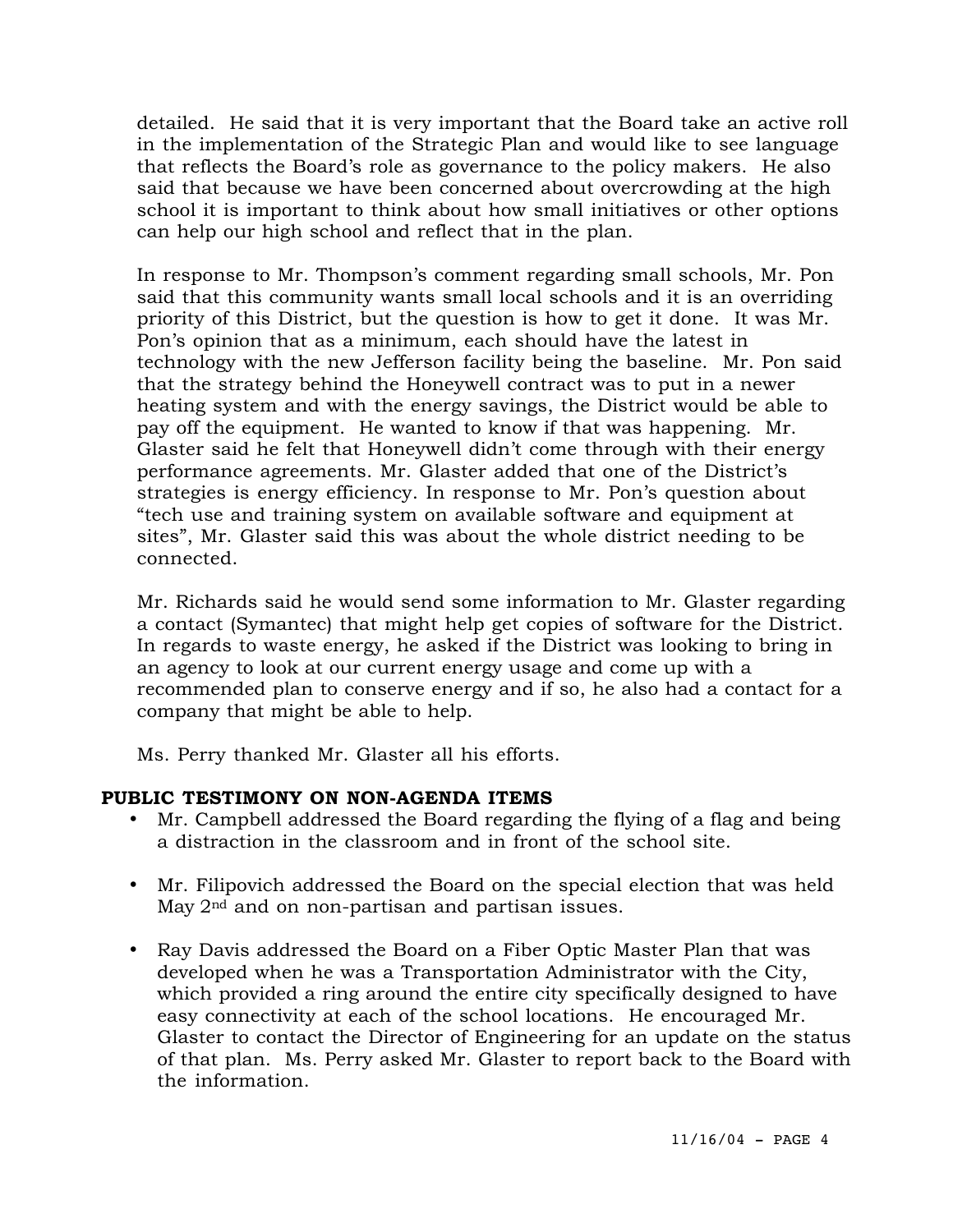#### **PUBLIC HEARING**

On a motion made by Mr. Thompson and seconded by Mrs. Cutter, the Board opened the public hearing concerning the California School Employees' Association (CSEA) initial proposal to the San Leandro Unified School District by a 7-0 vote.

No comments were received from the audience.

On a motion made by Mrs. Cutter and seconded by Mr. Thompson, the Board closed the public hearing by a 7-0 vote.

#### **REPORTS**

- 1) Correspondence Clerk Cutter acknowledged receipt of an invitation to the 50th year anniversary celebration of the Floresta Homeowners Association from president Barbara Tierney; a letter from Brenda Granger and Tyrone McGhee concerning the policy on students' right to privacy regarding photos; and from Jennifer Engler regarding the Block Schedule at San Leandro High School.
- 2) Superintendent's Report Superintendent Chris Lim was pleased to announce that all the administrative staff has completed their goals and she has been meeting with the principals. She said that their goals are aligned with hers and they have chosen four goals: closing the achievement gap; managing the District's financial resources; development of an organizational culture of accountability, customer services, and work ethnic that supports student achievement; and how are they going to maintain a balanced life. Ms. Lim said that "Lunch with the Supe" at each site was part of her goals. She has already met with Roosevelt, Monroe, and McKinley. She announced the "Kick off" with San Lorenzo for the school safety grant and that this was a great opportunity for the two districts to work together along with the City of San Leandro. This is a \$250,000 grant that will put San Leandro on the mark to be prepared for a disaster.

Ms. Lim announced that there would be a Board Orientation Workshop, not just for new members but any Board member, on November 29 at 6:00 p.m. at the District Office and Board members will receive binders filled with information needed to prepare for the job; there will be a reception for the two outgoing Board members, Ken Pon and Gary Thompson on November 30 from 6-7 at the Helen Lawrence South Offices; please come and give credit to the wonderful service that these two Board members have contributed to San Leandro Unified School District. She also said that she would be attending the CSBA orientation for new Board members along with Stephen Cassidy and Ray Davis December 1.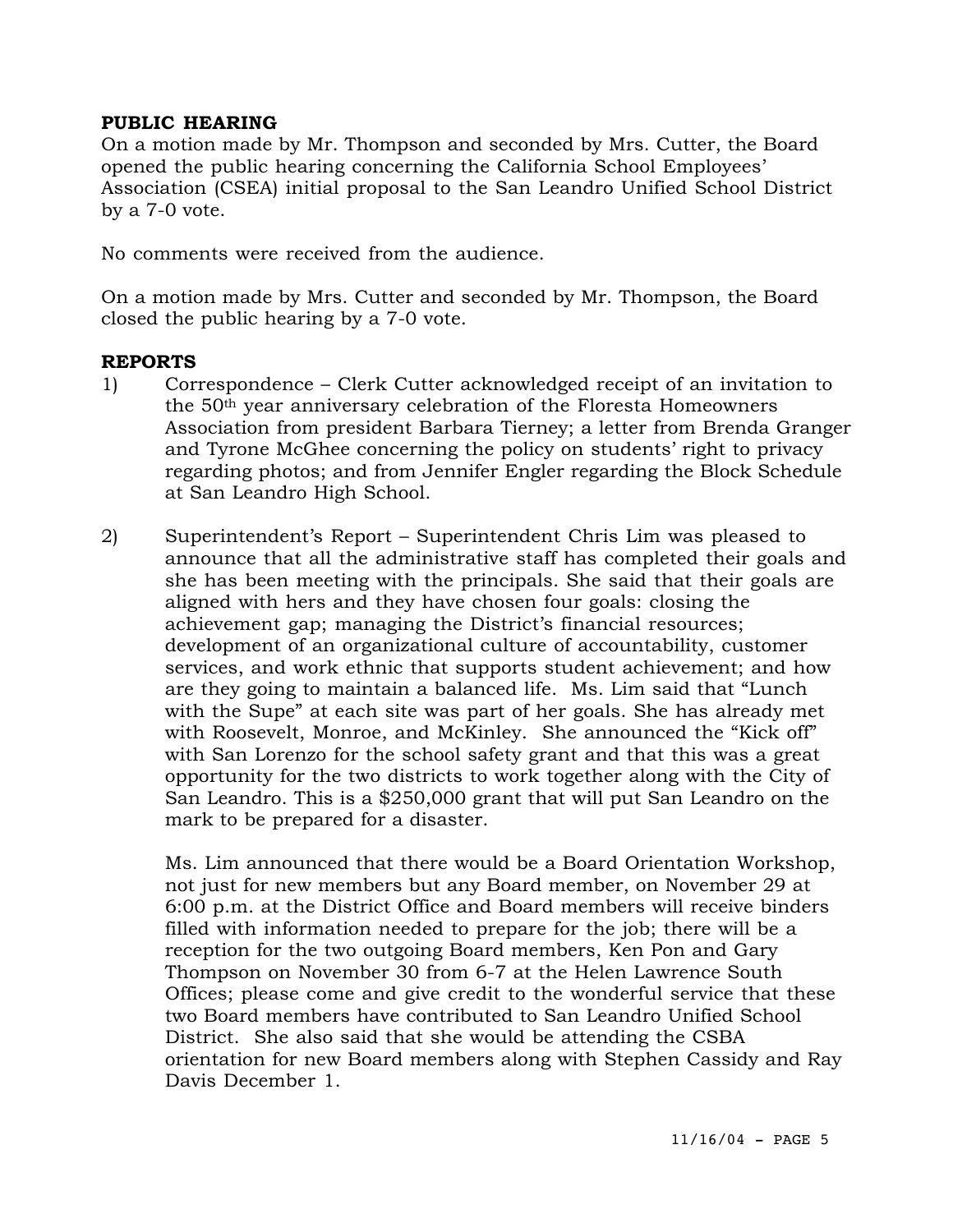# 3) Board Committee Reports

- Facilities/Technology Mrs. Cutter reported that the committee met on November 5 and discussed four items. (1) Madison Improvement Project (Playground, Roofing, Window and Technology), which is on this agenda; (2) Jefferson New School Budget Adjustment Request to replace the mural that will be destroyed when the old school is torn down; (3) Request for Qualification – Architectural Services; (4) Update on Jefferson New School Construction with the plan to have the teachers begin to move in on December 15; and bringing to the Board on December 7 a Preliminary Environmental Assessment (PEA), and (5) Update on San Leandro High School Security cameras. Future agenda items include traffic at Wilson Garfield.
- Policy Ms. Cutter reported (Ms. Wilson, Chair was absent) that the committee met on November 8 and discussed revisions of BB 9100, Organization and AR 5123, Promotion/Acceleration/ Intervention/Retention that are on the agenda for approval.
- 7) Board Representatives' Reports
	- Eden Area Regional Occupational Program Mr. Richards reported that the committee recognized three San Leandro High School Students of Month. He would like to have the Board present those students with certificates at the next Board meeting, so he will send the names of the students to the Superintendent. Also he said that this was the last meeting after 20 year for Barbara Sidari, and they accepted the resignation of Pat Yamada, the financial person, who is moving on to the County.
	- Drug, Alcohol, Tobacco Education Ms. Perry reported that they had their first meeting on November 4 and everyone shared their input as to what they saw happening this school year including anticipated cuts in the DATE grant; they had a presentation from nurses on the results of the Healthy Kids Survey which will be coming to the Board. The next meeting will be in January. She said that TANF referrals are happening once again and San Leandro Counseling are handling those referral services.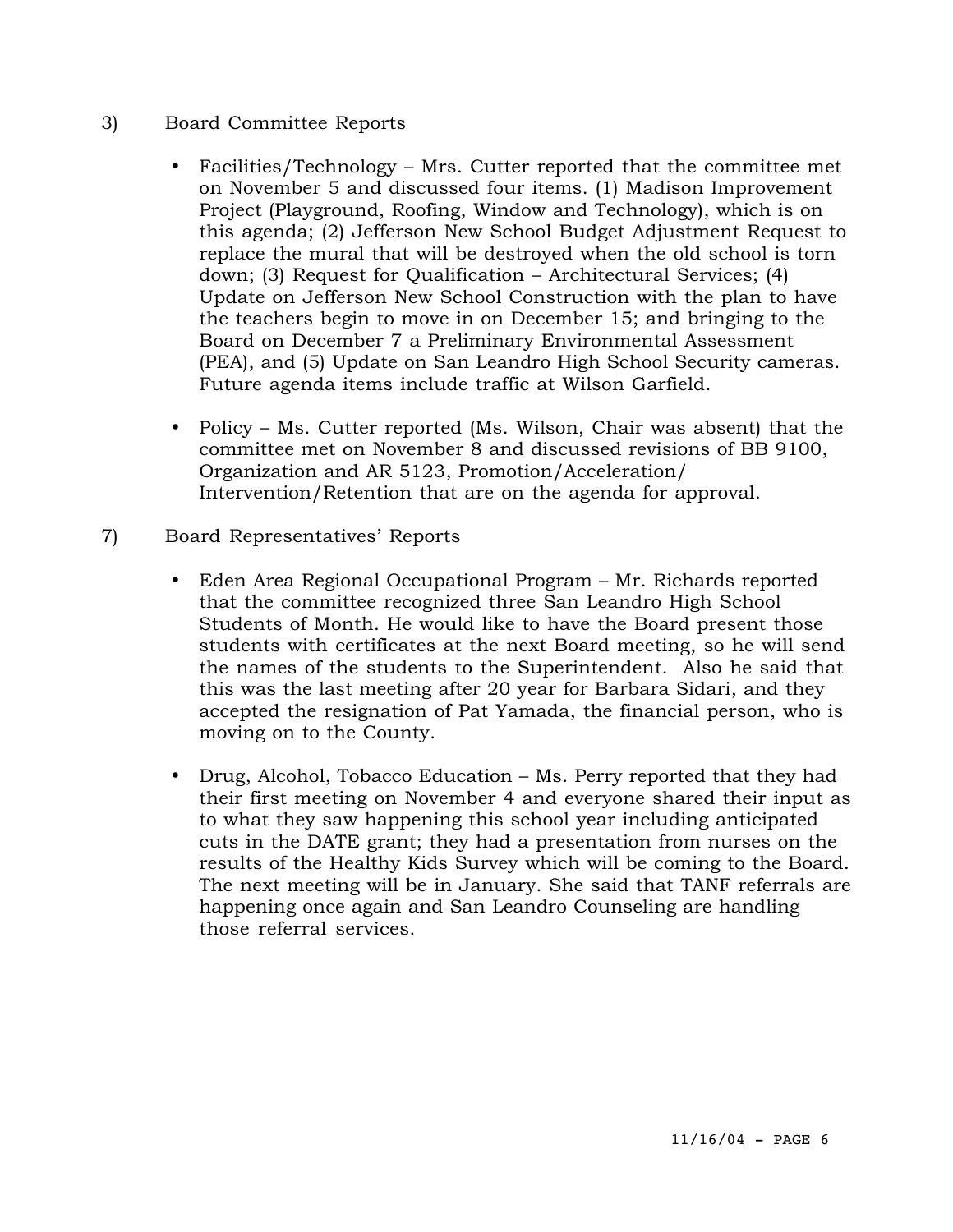### **PRESENTATION**

- Mike Murphy, Director of Facilities and Operations updated the Board on the status of current projects throughout the District. He said this was more like
- \* a "wrap up" of the District's projects as most are substantially completed. Highlights included the Health and Safety Retrofit Program at San Leandro High School, Muir and Bancroft Middle Schools, Roosevelt, Washington, Wilson, Monroe Elementary Schools; McKinley Elementary library modernization; Interim Housing status at Bancroft and John Muir Middle Schools; completion of the growth housing project at two sites; and the progress of the New Jefferson Elementary School K-5 facility.

At the request of Mrs. Cutter, Mr. Murphy said that he would see that the ceiling tiles at Bancroft would be replaced.

Ms. Perry thanked Mr. Murphy for the presentation.

# **FACILITIES/CONSTRUCTION ITEMS**

### **Action Items**

- 4.1-F/A Change Order #8, Jefferson Elementary School Increment II On a motion made by Mr. Pon and seconded by Ms. Wilson, the Board approved Change Order #8, for Fedcon General Contractors, Inc. for Jefferson Elementary School Increment II; bid Package #03-01 by a 7-0 vote.
- 4.2-F/A Change Order #11, Elementary Schools Modernization On a motion made by Mr. Thompson and seconded by Mrs. Cutter, the Board approved Change Order #11 for Arntz Builders for the Elementary Schools Modernization Project; Bid Package #03-05 by a 7-0 vote.
- 4.3-F/A Change Order #12, Bancroft and Muir Middle Schools Modernization On a motion made by Mr. Heystek and seconded by Mrs. Cutter, the Board approved Changed Order #12 for Arntz Builders for Bancroft and Muir Middle Schools Modernization Project; Bid Package #03-04 by a 7-0 vote.
- 4.4-F/A Notice of Completion Interim Housing Removal Project at Four (4) Sites On a motion made by Mr. Heystek and seconded by Mr. Thompson, the Board approved to accept the Notice of Completion for the Interim Housing Removal Project at Monroe Elementary, Bancroft Middle School, John Muir Middle School, and San Leandro High School by a 7-0 vote.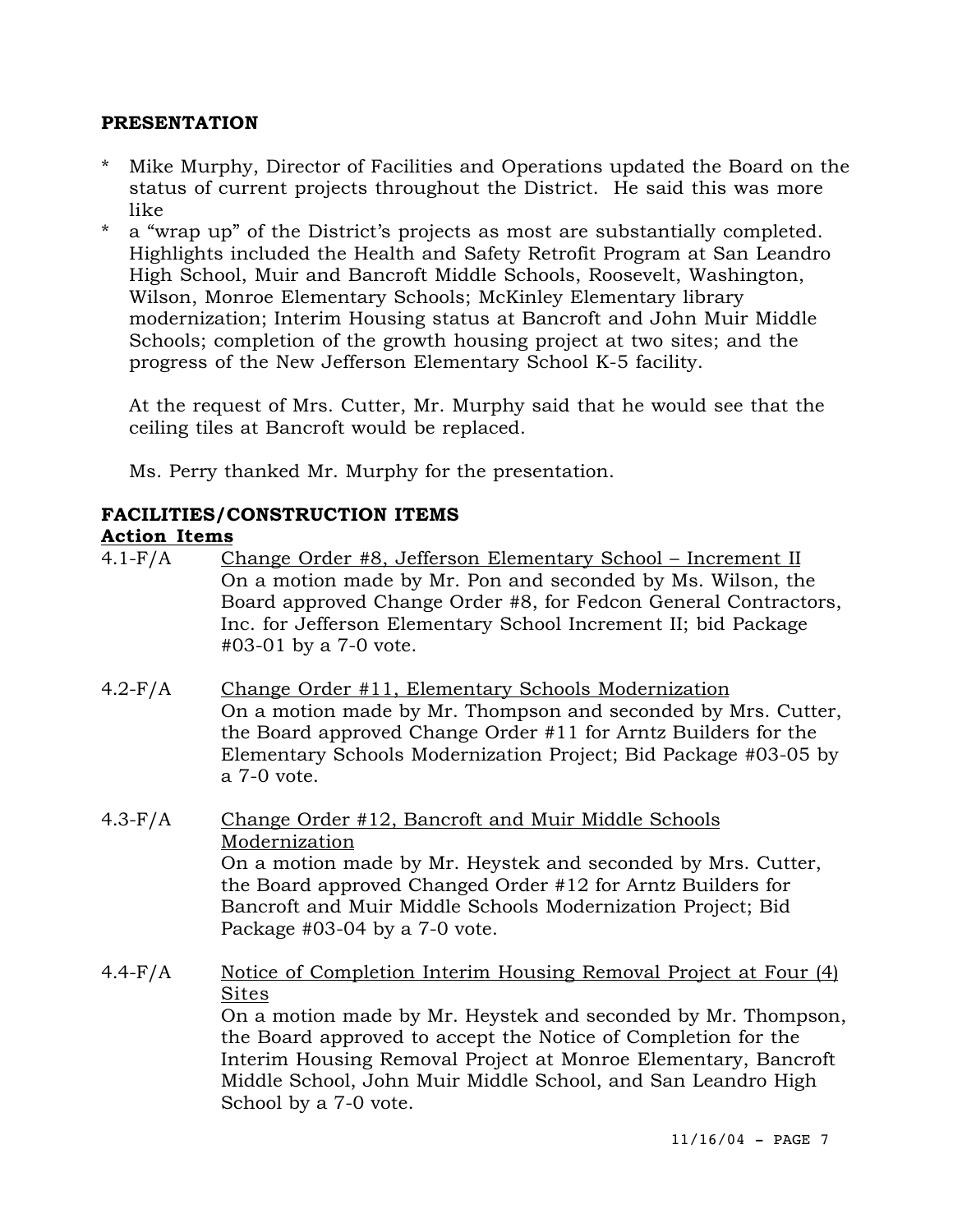4.5-F/A Notice of Completion, San Leandro High School Reroofing and Repaving Summer Project On a motion made by Ms. Wilson and seconded by Mrs. Cutter, the Board approved to accept the Notice of Completion for the San Leandro High School Reroofing and Repaving Summer Project, #04- 02 by a 7-0 vote.

# **Conference**

4.1-F/CF Madison Roofing, Asphalt, & Technology Project The Board discussed and considered approving the Madison Roofing, Asphalt, & Technology project as presented.

> On a motion by Mr. Pon and seconded by Mr. Richards, the Board approved the Madison Roofing, Asphalt, & Technology project as presented by a 7-0 vote.

# **CONSENT ITEMS**

Mr. Richards asked that Consent Item #4.3-C, Liability Claims Submitted to the San Leandro Unified School District be removed.

General Services

| $1.1 - C$ | <u> Approval of Board Minutes – October 19, 2004</u> |  |
|-----------|------------------------------------------------------|--|
|           |                                                      |  |

- 1.2-C Approval of Board Minutes November 1, 2004
- 1.3-C Resolution #04-48, Board Member Compensation

Human Resources

- 2.1-C Acceptance of Personnel Report
- 2.2-C Resolution #04-49, Variable Term Waiver Request for CBEST Requirement
- 2.3-C Resolution #04-50, Variable Term Waiver Request to Meet Credential Requirement

# Educational Services

- 3.1-C Acceptance of Donations
- 3.2-C Non-Public School Contracts
- 3.3-C San Leandro Adult Education Carl Perkins Renewal Application
- 3.4-C San Leandro High School Carl Perkins Renewal Application

Business, Operations and Facilities

- 4.1-C Ratification of Payroll October 2004
- 4.2-C Approval of Warrants
- 4.4-C Resolution #04-51 to Declare Certain Equipment Surplus and/or Obsolete at John Muir Middle School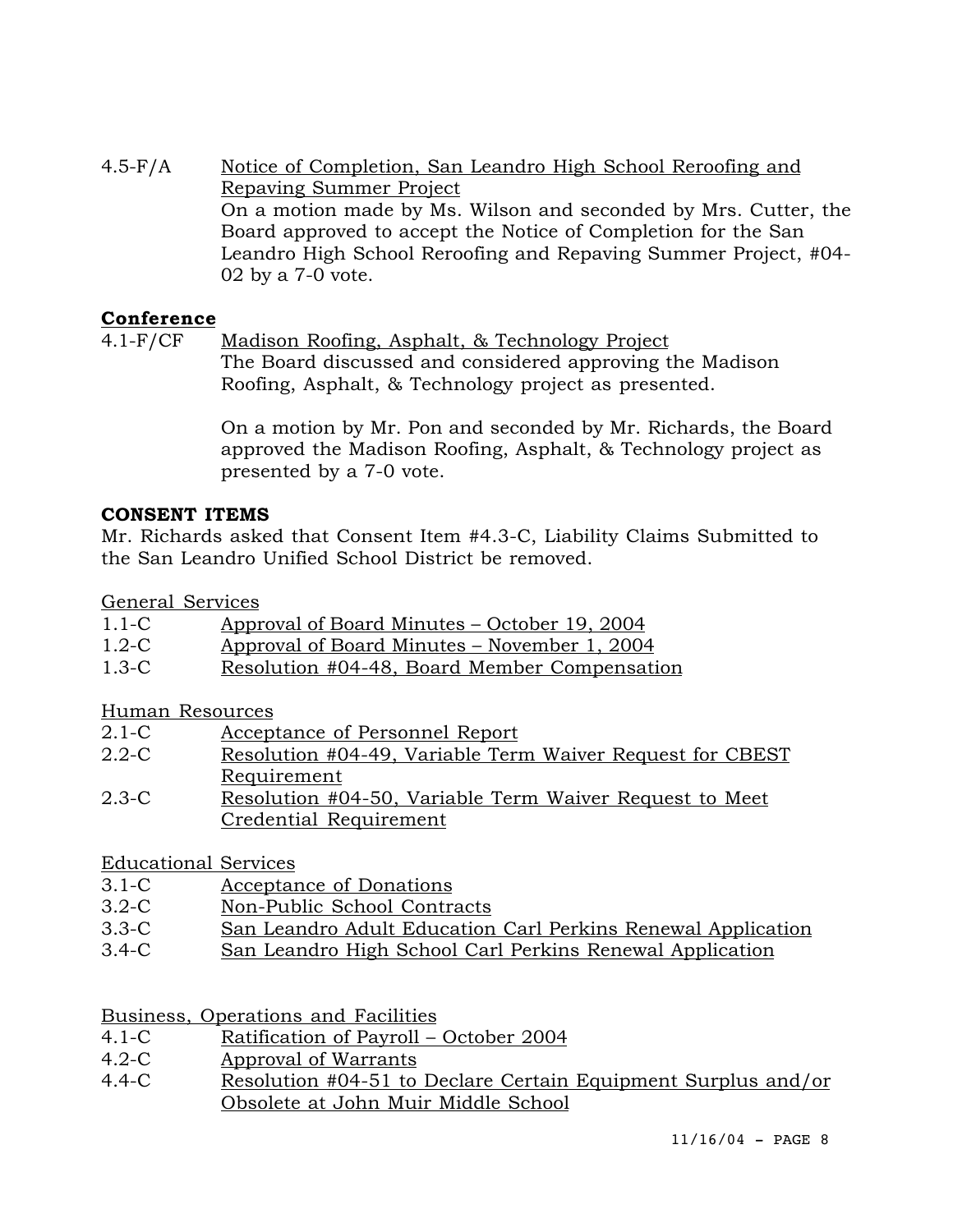On a motion made by Mrs. Cutter and seconded by Mr. Thompson, the Board approved the remaining consent items by a 7-0 vote.

# 4.3-C Liability Claims Submitted to San Leandro Unified School District

Mr. Richards noted that the three liability claims all had to do with vehicles being damaged on campus, one of which one was a school employee. He asked if this occurred during the employee's workday or after hours. Mr. Glaster said he believed it was during the school day but that he would research it.

On a motion made by Mr. Richards and seconded by Mrs. Cutter, the Board approved to table this item until the November 30 Board meeting pending additional information by a 7-0 vote.

# **ACTION ITEMS**

Human Resources

- 2.1-A San Leandro Unified School District Initial Proposal On a motion made by Mr. Heystek and seconded by Mr. Thompson, the Board acknowledged receipt of the San Leandro Unified School District's initial proposal to the California School Employees' Association (CSEA) Initial Proposal by a 7-0 vote.
- 2.2-A In-School Suspension Teacher Job Description On a motion made by Mr. Thompson and seconded by Mr. Richards, the Board approved the job description for the in-school suspension teacher by a 7-0 vote.

Educational Services

- 3.1-A Recommendation from the Administrative Panel for Expulsion On a motion made by Mr. Richards and seconded by Mrs. Cutter, the Board approved the Administrative Panel's recommendation for expulsion for student E03-04/05 by a 7-0 vote.
- 3.2-A Recommendation from the Administrative Panel for Expulsion On a motion made by Mr. Pon and seconded by Mr. Richards, the Board approved the Administrative Panel's recommendation for expulsion for student E04-04/05 by a 7-0 vote.
- 3.3-A Recommendation from the Administrative Panel for Stipulated Expulsion On a motion made by Mr. Pon and seconded by Mr. Richards, the Board approve the Administrative Panel's recommendation for stipulated expulsion for student E05-04/05 by 7-0 vote.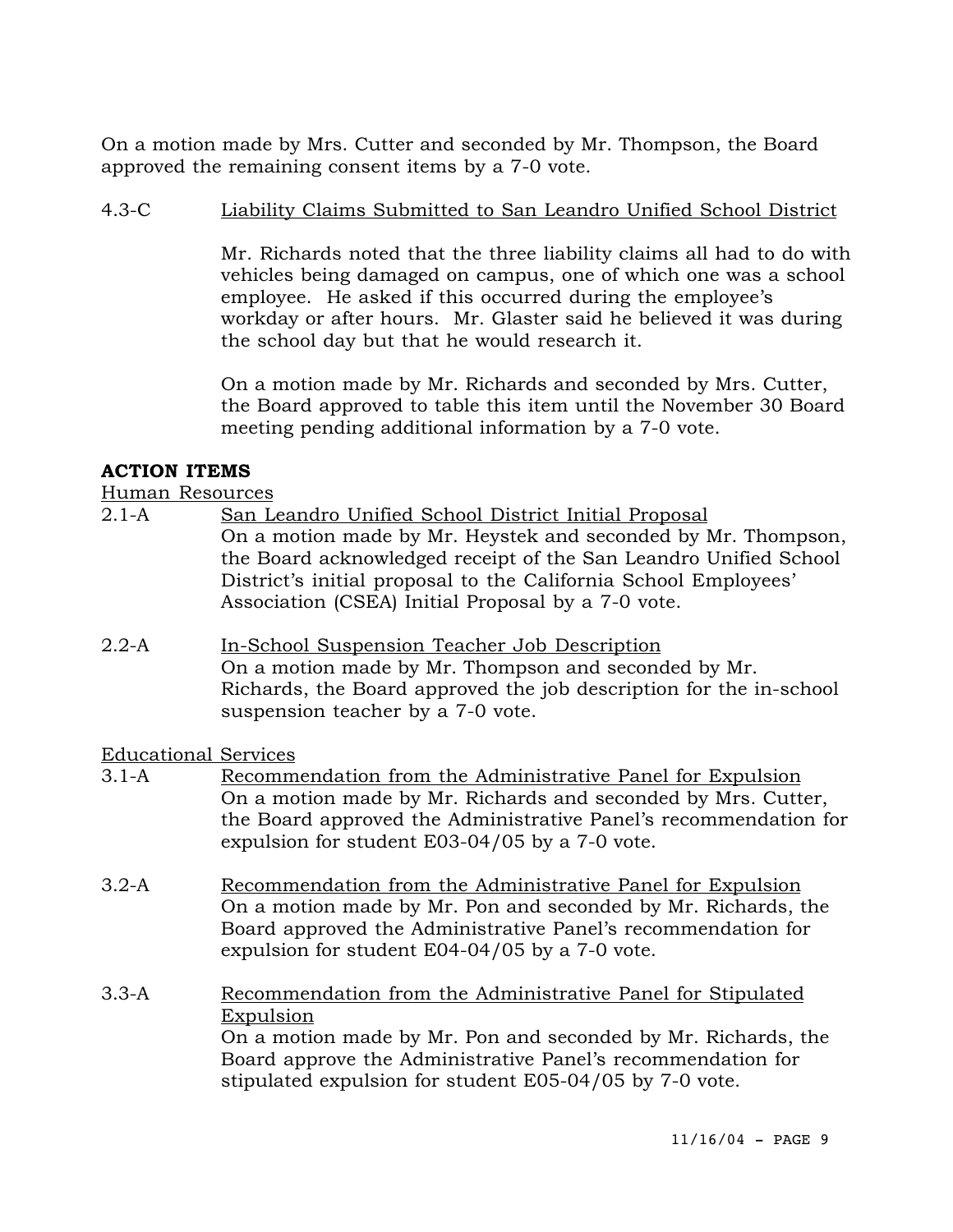#### **CONFERENCE ITEMS**

#### Business, Operations and Facilities

1.1-CF Adult School Facility at Muir Middle School The Board discussed and considered approving the Adult School funding proposal at the Muir Middle School site.

> Mrs. Cutter said that Susanne Wong has been in touch with the site to be sure everything was in place.

> Ms. Perry added that there had been a tremendous amount of outreach to the site regarding any questions or concerns and all those issues had been addressed.

> On a motion made by Mrs. Cutter and seconded by Mr. Pon, the Board approved the Adult School funding proposal at the Muir Middle School site by a 7-0 vote.

1.2-CF Port of Oakland Noise Abatement Addendum to the 1998 Settlement Agreement The Board discussed and considered approving the Port of Oakland "Addendum to the 1998 Settlement Agreement."

> Ms. Perry said that Assistant Superintendent Glaster has been negotiating with the Port of Oakland to make sure that the intent of the original 1998 agreement regarding who controls the money and how it gets implemented was put into the contract.

> Mr. Glaster said that he has been working with San Lorenzo regarding an escrow fund with a local bank for the District's \$4.8 million. He also said that he has been working with Lowell Shira of San Lorenzo Unified to combine those two funds although they will be separated by fund amounts.

Mr. Richard asked if, with a joint account, would there be some monitoring established for the interest income.

Mr. Glaster explained that the way the settlement was written initially the District would receive no interest. Mr. Richards also wanted to know if the Board had any authority or control over which banking institute would be selected because if it was the one that he worked for there may be some potential conflict. Mr. Glaster said that if that were the case, the District would let Mr. Richards know.

On a motion by Mr. Richards and seconded by Mrs. Cutter, the Board approved the Port of Oakland "Addendum to the 1998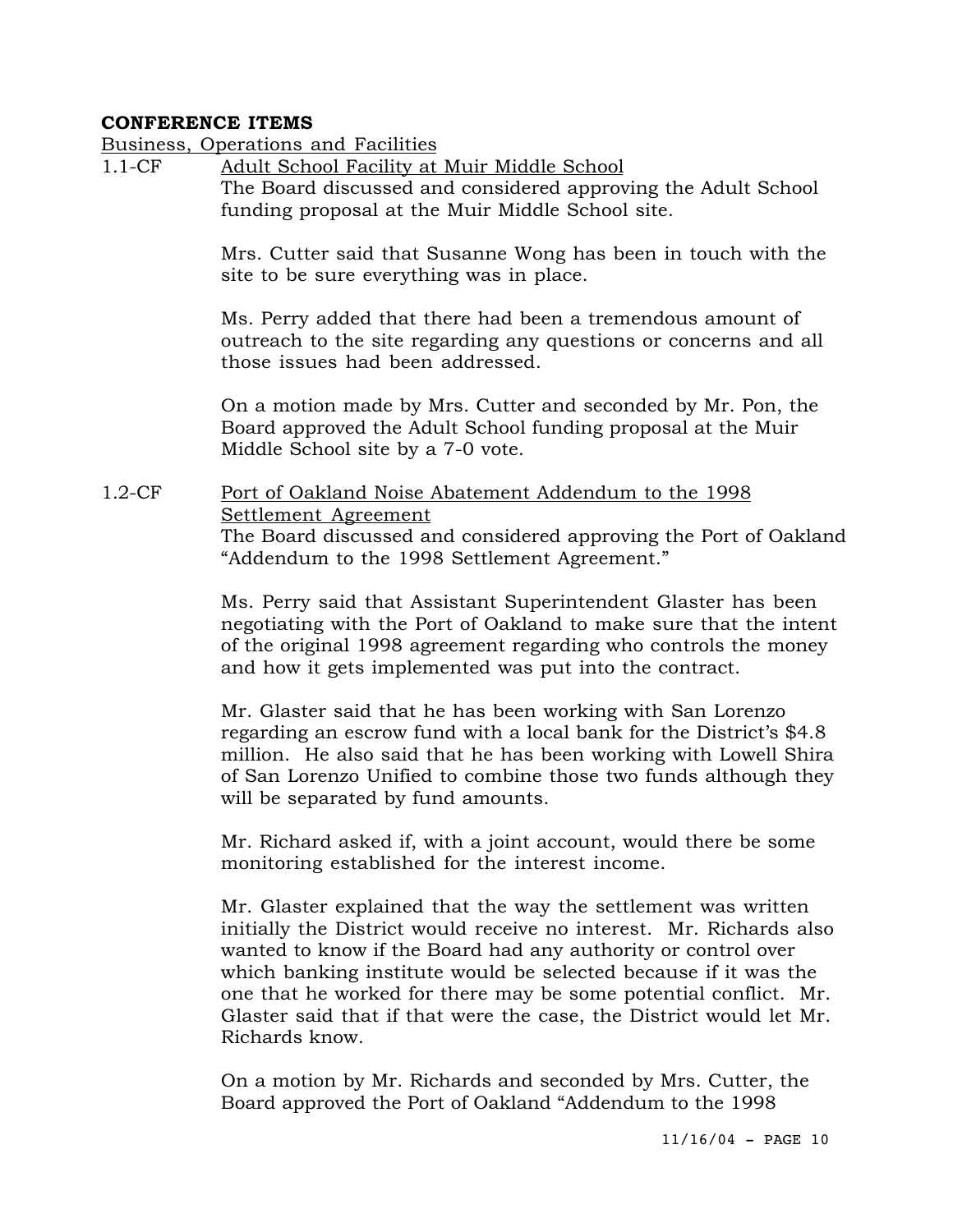Settlement Agreement" by a 7-0 vote.

1.3-CF Voluntary Vision Plan: PacifiCare Vision 480 The Board discussed and considered approving the implementation of PacifiCare's Vision 480 Plan.

> On a motion by Mr. Heystek and seconded by Ms. Wilson, the Board approved the implementation of PacificCare Vision 480 Plan by a 7-0 vote.

1.4-CF Emergency Response & Crisis Management Contract Proposal The Board discussed and considered approving the Emergency Response & Crisis Management contract from Dimensions Unlimited, Inc.

> Prior to the vote Ms. Perry indicated that this was part of the District's Disaster grant.

On a motion by Mr. Thompson and seconded by Mrs. Cutter, the Board approved the Emergency Response & Crisis Management contract from Dimensions Unlimited, Inc. by a 7-0 vote.

General Services

2.1-CF BB 9100, Organization

The Board discussed and considered approving the revised Board Bylaws 9100, Organization as presented.

#### **PUBLIC COMMENT**

Newly elected Trustee Stephen Cassidy, in a joint written statement with newly elected Trustee Ray Davis, addressed the Board in opposition to the revision of Board Bylaws 9100, stating that before serving as president of the Board, the trustee be required to take a one-day workshop by the California School Board Association (CSBA). Both Cassidy and Davis agreed that training helps with development skills, but the daylong workshop is no indication of a person's leadership ability. They perceived this proposal as highly divisive because it signals that the Board does not respect their judgment and ability to choose who will best serve the interest of the District and the children as school board president. He suggested not having this requirement mandatory until 2006 and for next year the requirement should be permissive, thus allowing the Board to work collaboratively and for the best interest of the District and the children.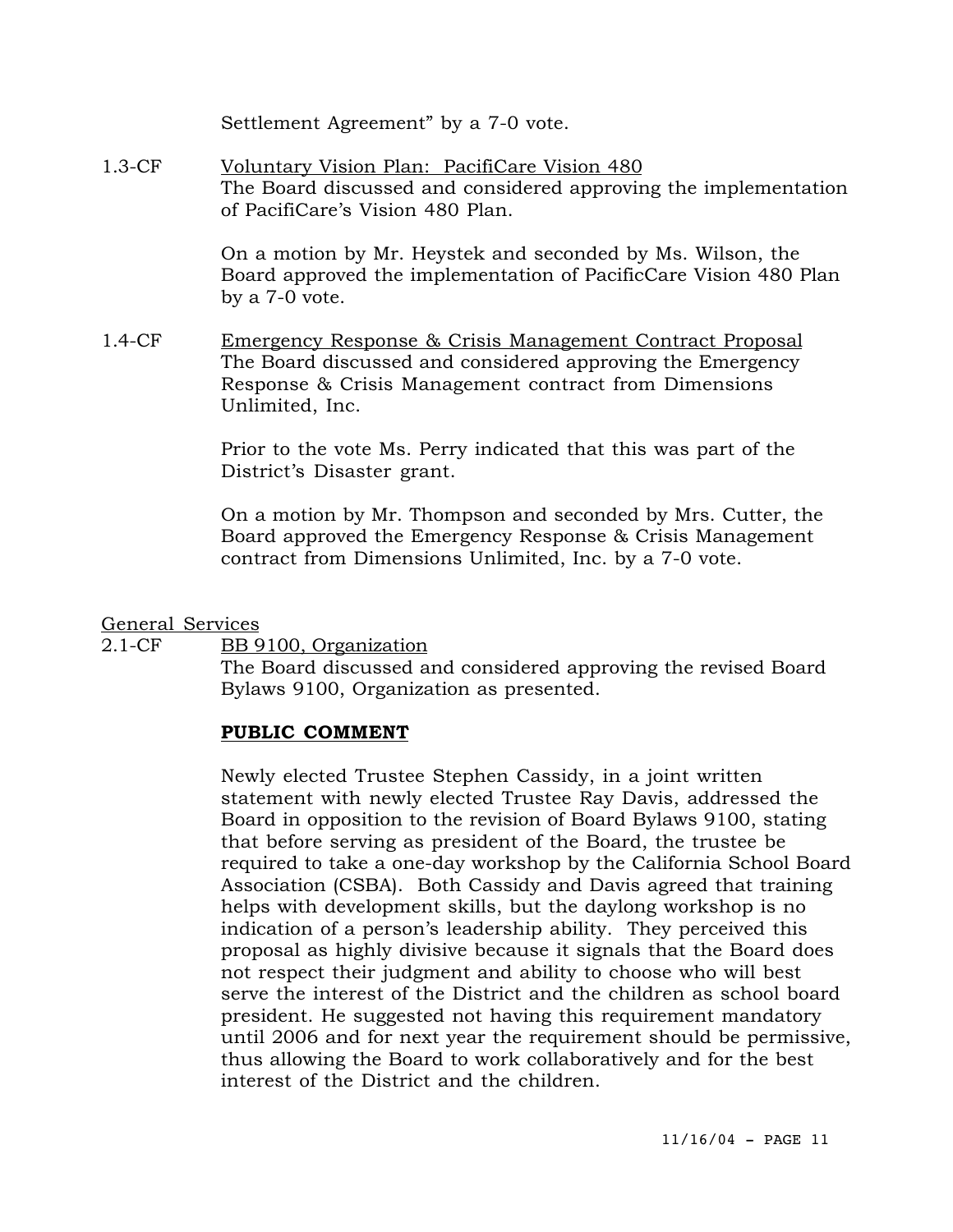Mr. Richards and Ms. Wilson felt that this was not a fair process because training for the next workshop is scheduled for February, precluding them and trustee-elects Stephen Cassidy and Ray Davis from becoming Board president until at least December 2005.

Mr. Richards added that this is a political way to control the presidency of this Board.

Mrs. Cutter said there has been a lot of discussion regarding this issue and everyone thinks it's a good idea but the timing is wrong. She said that when she thought about being Board president, she took the workshop so that she could to gain knowledge and be informed. She knows that the presidency is an important job and she wants the person to have the qualifications to be president. She wants a spokesman who is knowledgeable in what they can and cannot say, and to be collaborative. She added that she supports this policy because it is in the best interest of the District.

Mr. Thompson said he also supports the policy because other districts have this policy in place. He concurred with Trustee Cutter because he strongly believes that the person who desires to become president should have this training to become a more effective president. He said this has nothing to do with politics but doing the right thing for this District.

Mr. Heystek said this had been discussed many times including the Policy Committee who announced this proposed revision at the October 19 Board meeting and said this would be coming forward to the Board tonight. He added that this was not a surprise, as it had been discussed with the proper committees.

Mr. Pon said that he liked this change and it is a very good idea because "it raises the bar for the Board because it says that you can be elected by the public, but in order to be president you need to come with more." He added that it gives everybody the awareness of what is expected.

Ms. Perry said that this is not a personality fight; this is not what this policy is about. She said that other districts require a trustee to complete a complete Masters of Governance program before being considered an officer, let alone the president.

On a motion by Mrs. Cutter and seconded by Mr. Thompson, the Board approved the revision of BB 9100, Organization as presented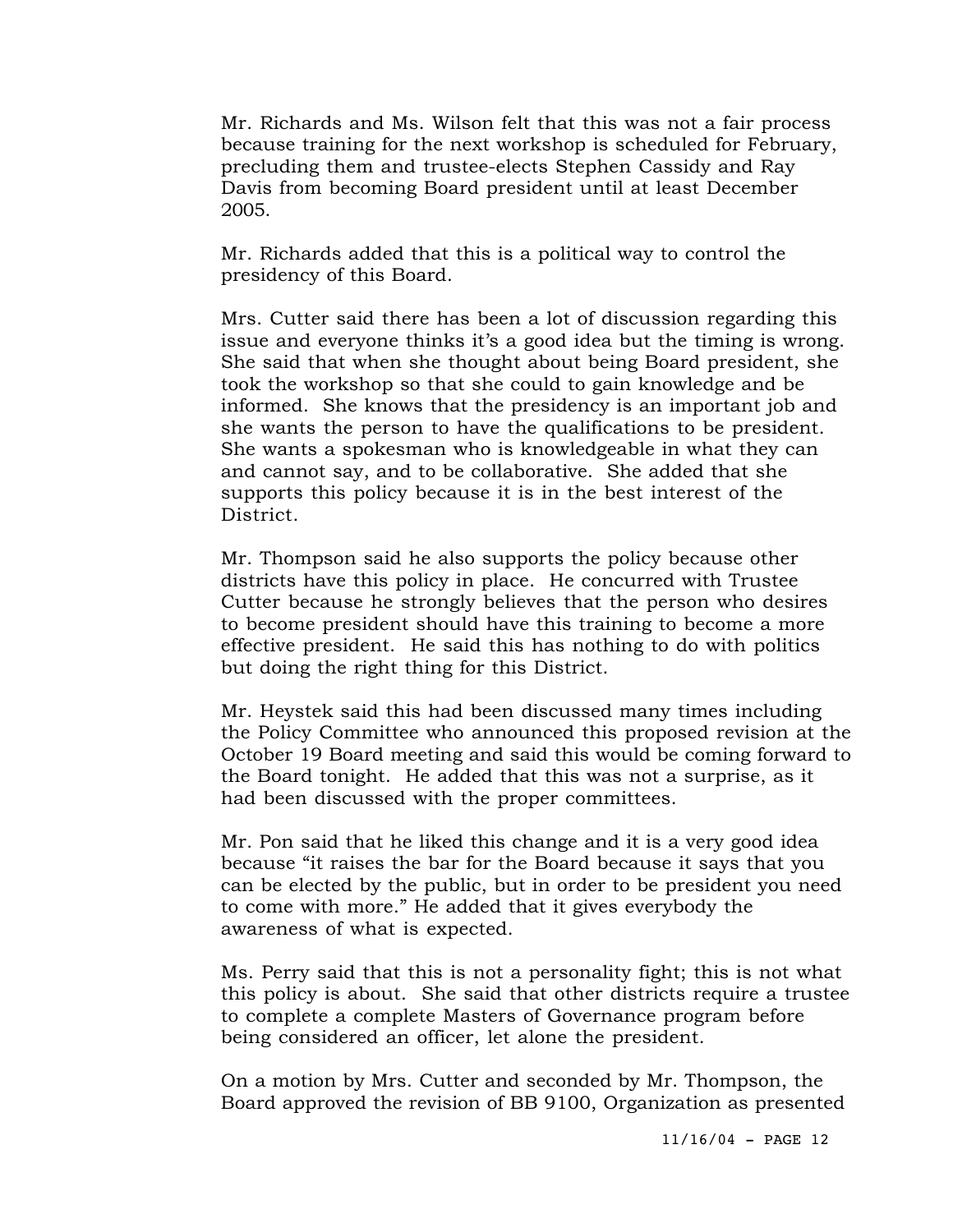|           | by a 5-2 vote. Mr. Richards and Ms. Wilson voting no.                                                                                                                                                                                                                                                                                                  |
|-----------|--------------------------------------------------------------------------------------------------------------------------------------------------------------------------------------------------------------------------------------------------------------------------------------------------------------------------------------------------------|
| $2.2$ -CF | BP 5123, Promotion/Acceleration/Intervention/Retention<br>The Board discussed and considered approving the revised BP<br>5123, Promotion/Acceleration/Intervention/Retention as<br>presented.                                                                                                                                                          |
|           | On a motion by Mr. Heystek and seconded by Mr. Pon, the Board<br>approved the revised BP 5123, Promotion/Acceleration/<br>Intervention/Retention as presented by a 7-0 vote.                                                                                                                                                                           |
| 2.3-CF    | Superintendent's Evaluation Form<br>The Board discussed and considered approving the<br>Superintendent's Evaluation form as presented by the<br>Superintendent's Evaluation Ad Hoc Committee.                                                                                                                                                          |
|           | Mr. Heystek reported that the committee was presenting two forms<br>to be considered and noted that Mr. Richards' proposal #1 had<br>been updated further and everyone should have an updated<br>version.                                                                                                                                              |
|           | Mr. Richards' proposal #1 includes evaluations on both the overall<br>goal area and individual action steps featuring a drop down menu<br>with three selections ("exceeded", "met", or "did not meet" with a<br>numeric value) that is forwarded over to the ranking column. The<br>only input required would be putting your name, indicating rating, |

Ms. Perry asked about the numeric value and only having three categories and the ranking given to each. Mr. Richards said that values and assignments would need to be determined.

and any comments and a completed summary evaluation.

Mr. Heystek explained that proposal #2 was from a county school board in the state of Virginia and features included a rating of each goal or action step on a scale of 1 ("well below expectations") to 4 ("exceeds expectations"); ratings of 1 and 4 must be supported by comment and a narrative section would be added on the last page.

Overall the Board preferred Mr. Richards' proposal #1.

Mrs. Cutter said that proposal #1 was more objective than subjective.

Mr. Richards explained that he is looking for a simple form. If the Board likes the rankings from the second proposal they can be transferred into his proposal. It is whatever the Board decides.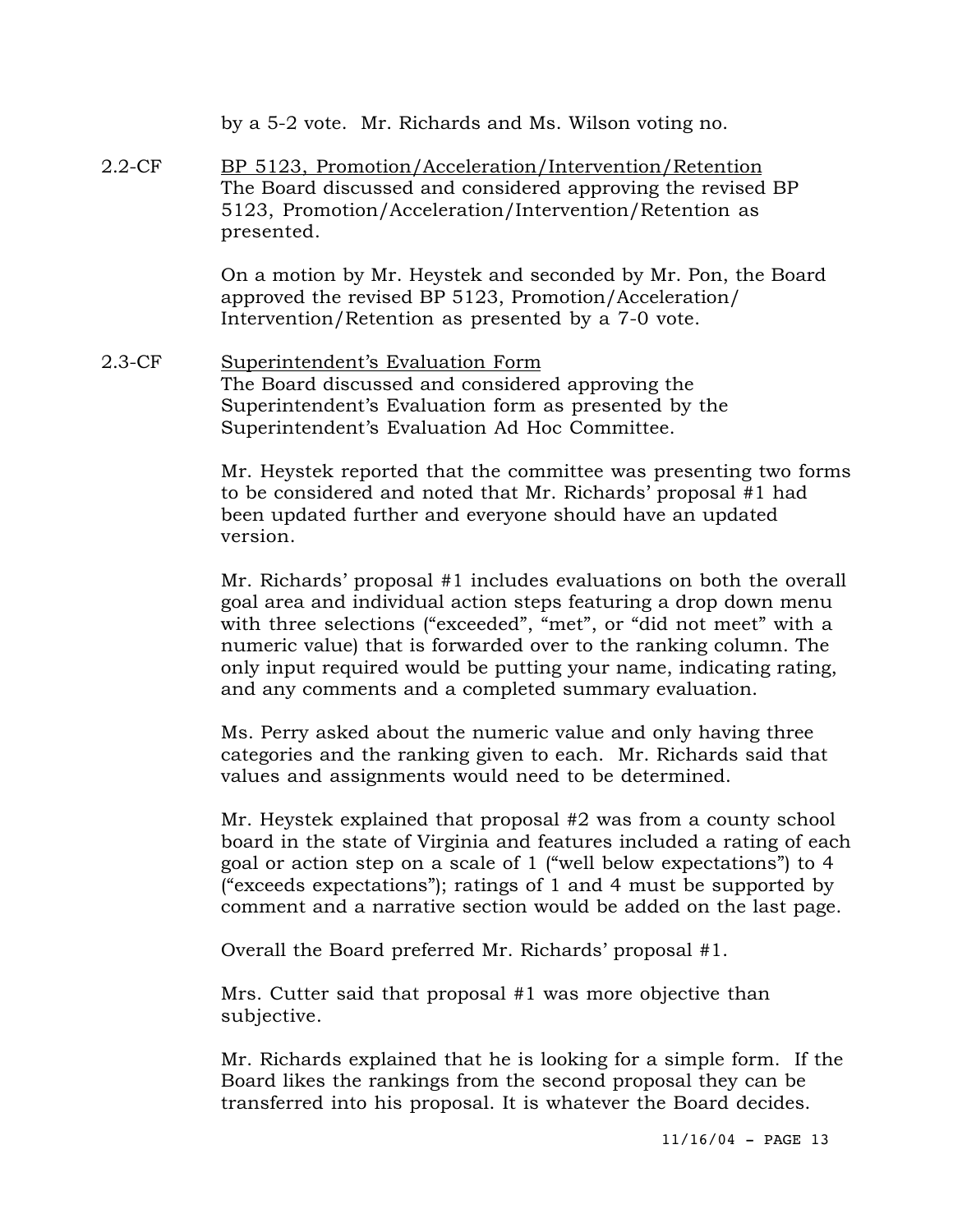Mr. Thompson said he would like to recommend that the Board make some modification so that it incorporates both *quantitative* and *qualitiative* components.

Mr. Richards explained that there are predefined comments based on the numbers and once the Board defines what they want, no one can change it in an excel spreadsheet.

Mr. Pon asked if each of the goal and action steps were equal. Mr. Heystek added that our system now already gives equal weight to the seven areas. The challenge for the committee was that the goals were already made and they were trying to choose a system to fit the goals.

Ms. Perry would prefer a 1-5 ranking rather than just three and she does like having all the goal areas listed so that we know what we are evaluating.

Ms. Perry asked that since this needs to be mutually agreeable with the Superintendent, could the committee take proposal #1, refine it and bring it back to the November 30 meeting.

It was the consensus of the Board to consider the 1-5 range and Mr. Heystek would set up a meeting with the Policy Committee members to refine proposal #1 and bring it back to the November 30 meeting.

2.4-CF Resolution #04-52, Declaring Vacancy on Board for Trustee Area 6 The Board discussed and considered adopting Resolution #04-52, Declaring Vacancy on Board for Trustee Area 6.

> Before the discussion began Mr. Pon asked for an update on some outstanding issues from the October 19 Board meeting.

District counsel, Celia Ruiz and Marion McWilliams, from Ruiz and Sperow said that additional information had been obtained from the last meeting, that they had been in contact with Ms. Wilson's attorney and had received clarification on the two items from the prior resolution.

Marion McWilliams recapped that the resolution presented at the October 19 Board meeting was tabled for further fact finding and clarification of the facts that Ms. Wilson noted were inaccurate, and to give Ms. Wilson time to obtain legal counsel.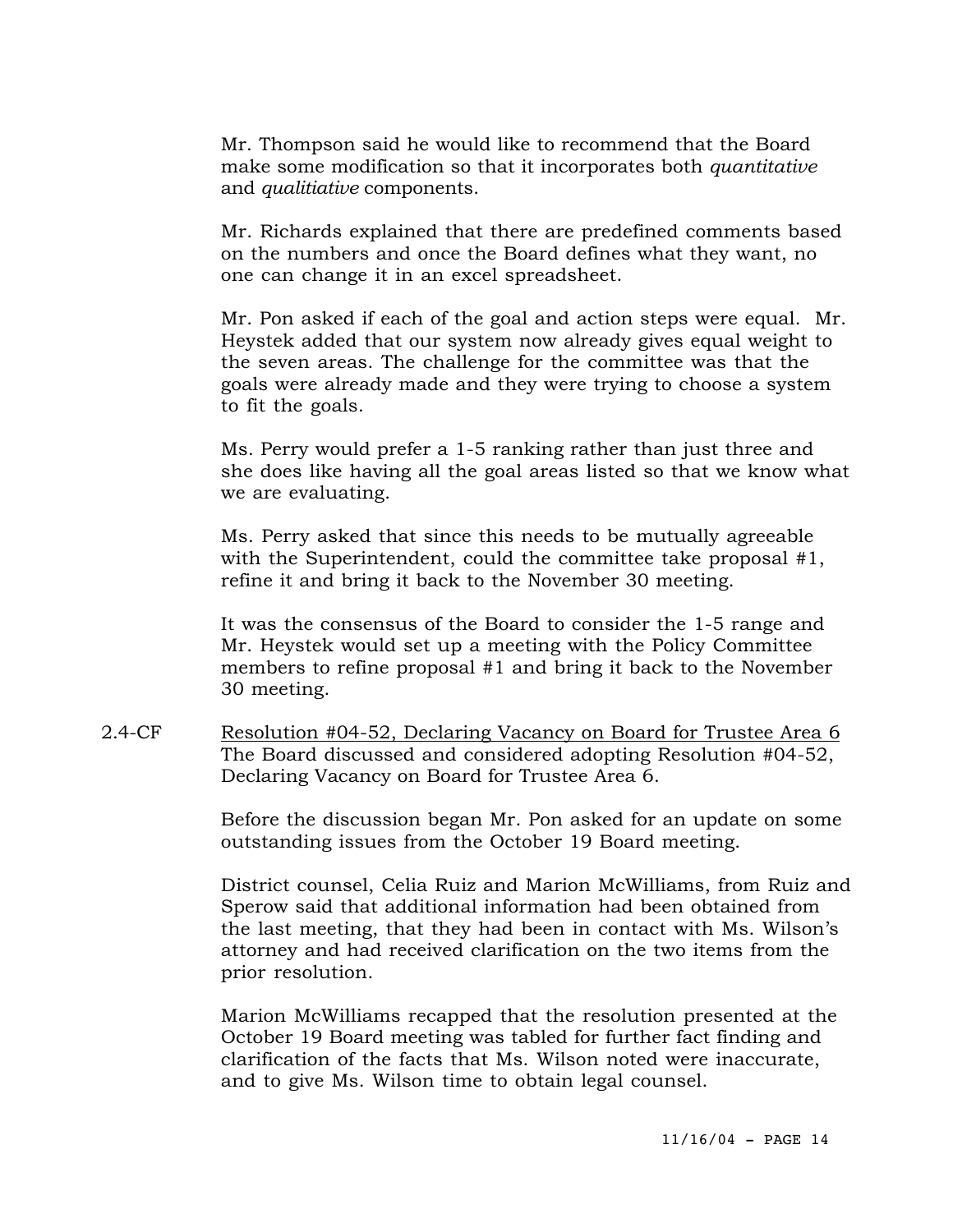Ms. McWilliams met with Ms. Wilson's counsel, Mr. Finley, on Nov. 9 and was informed that he believed that there was a legal issue as to whether or not the Board bylaw could properly require Ms. Wilson to be a resident of her trustee area as opposed to the District at large. Mr. Finley believed there was a legal issue of validity of the Board bylaw and he interpreted the Education Code to say it was sufficient for Ms. Wilson to reside in the District as a whole, rather than in her trustee area.

Ms. McWilliams said that Ms. Wilson's attorney recommended that the Board proceed and file a petition with the Attorney General for permission to file a *quo waranto* action to determine whether Ms. Wilson was properly still holding office or whether she still resided in the District was sufficient to qualify her to be on the Board. Ms. McWilliams said they discussed two specific facts #11, "*Ms. Wilson has not searched for or obtained alternative rental property within Trustee Area 6* and Mr. Finley indicated that she had rental property available to her that met her personal preference regarding rent and safety issues. Ms. McWilliams said that she asked Ms. Wilson's attorney when those actions took place, but he was not sure and she confirmed that Ms. Wilson was still living outside the trustee area. Regarding fact #12, "*Ms. Wilson has no specific time frame within which she intends to return to Trustee Area 6".* The attorney indicated that Ms. Wilson contended that when she originally spoke with the Board on June 1st stating that she would be moving out of her trustee area, the move would be no longer than 6 months.

Ms. Wilson attorney did not state there were any other concerns with the other facts of the original resolution and the new resolution restates those facts.

Ms. Wilson indicated that once again there was a resolution with some false statements. As requested by her attorney, because he was not present (she couldn't afford to have him present), she shared some statements from the resolution that were not true and then allowing the Board to make a decision with that information.

Ms. Wilson said on the cover sheet of this agenda item, it stated that her attorney, Mr. Finley, had informed Ruiz and Sperow that she had not moved back into the trustee area, and had obtained an opportunity for a rental that she elected not to enter into a lease agreement. She said that was not true and from October 19 until now she has made no promises, no agreements, and had no conversations with anyone in Trustee Area 6. She said, that on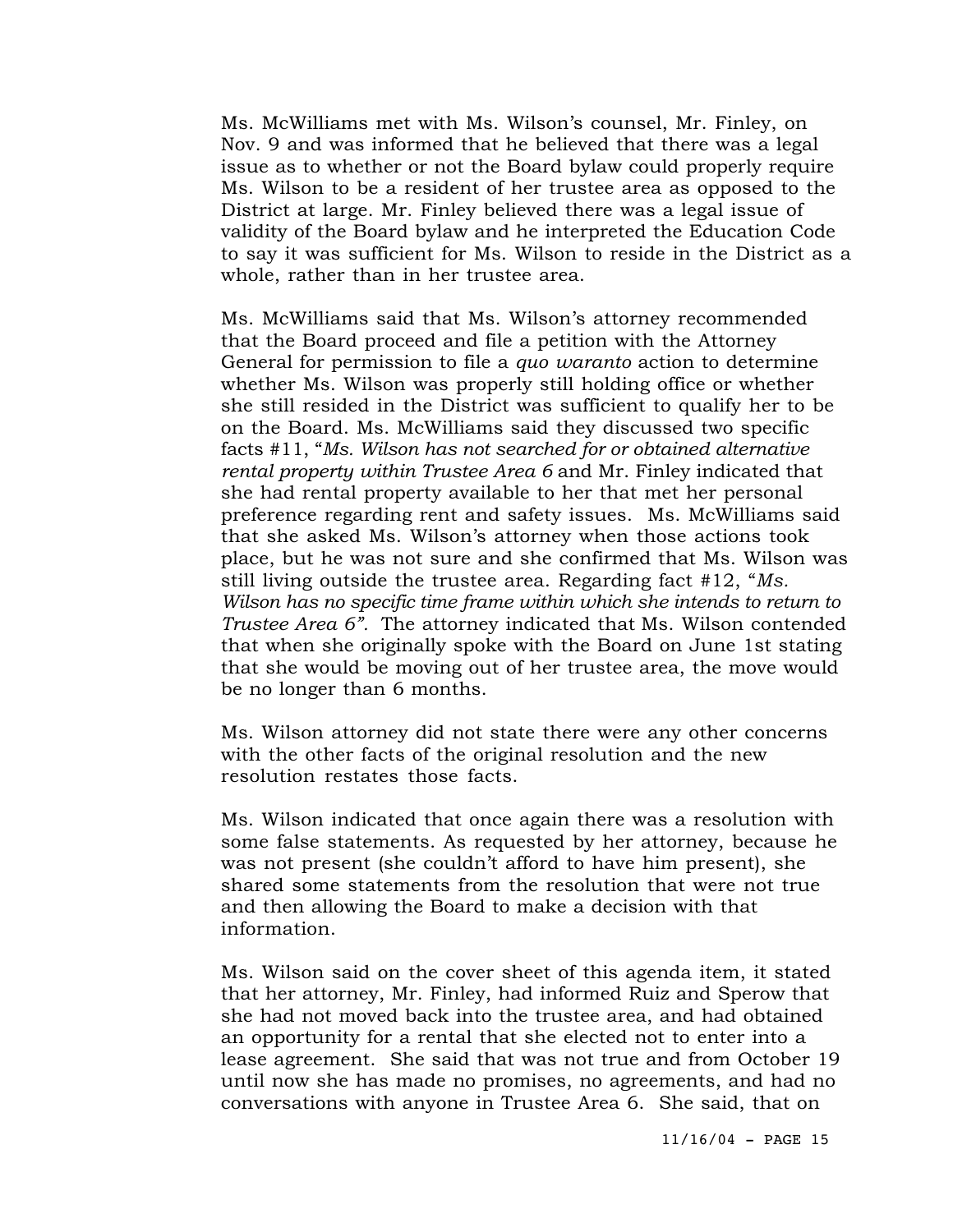behalf of Mr. Finley, if there was some confusion he was sorry because that's not what he shared with Ruiz and Sperow at the time of the meeting. She clarified for the Board that from October 19 to now, her responsibility was to go back to her attorney and have him review the resolution to see if there were other issues and legal issues that needed to be addressed. Ms. Wilson said the agreement of the six-month term was not from date to date i.e. June 1-December 1 but that she did promise the Board to move back in six months.

In reference to the *quo warranto*, she said that her attorney did not state that they would file a *quo warranto* action if the Board adopted the resolution. She added that she would not file with the Attorney General but she would file suit against the District. She said that her concern was that the information placed in the resolution was not accurate, the fact finding process had been tainted because an attorney has been involved, and the resolution being brought forth tonight did not support or address the original discussions that the Board had regarding her move prior to her moving outside her area boundaries. This resolution just states basic facts and she has never had any problems acknowledging the residency issue.

Ms. Perry asked counsel if they had direct conversations with Ms. Wilson since she was being represented by legal counsel. Ms. Ruiz said that they had requested that Ms. Wilson meet with them along with her attorney, but she was not available.

In regards to the rental property, Ms. Ruiz said that when Ms. McWilliams spoke with Mr. Finley, she was led to believe that there was suitable rental property available to Ms. Wilson if she chose to move back. Ms. Ruiz said that it's not a material fact; the fact is that Ms. Wilson has set up legal residency outside of her trustee area.

Ms. Perry asked if language should be stricken from page 3 of the resolution. Ms. Ruiz said it was not necessary to strike any language but that the District could include or acknowledge *"Ms. Wilson has indicated that there is no rental property available"* and add that to the resolution.

In regards to the *quo warranto* (page 5 of the resolution), "Ms. Wilson's comment *"that she has no intention of filing quo warranto action"* should be added.

Ms. Wilson agreed that those were the two changes to the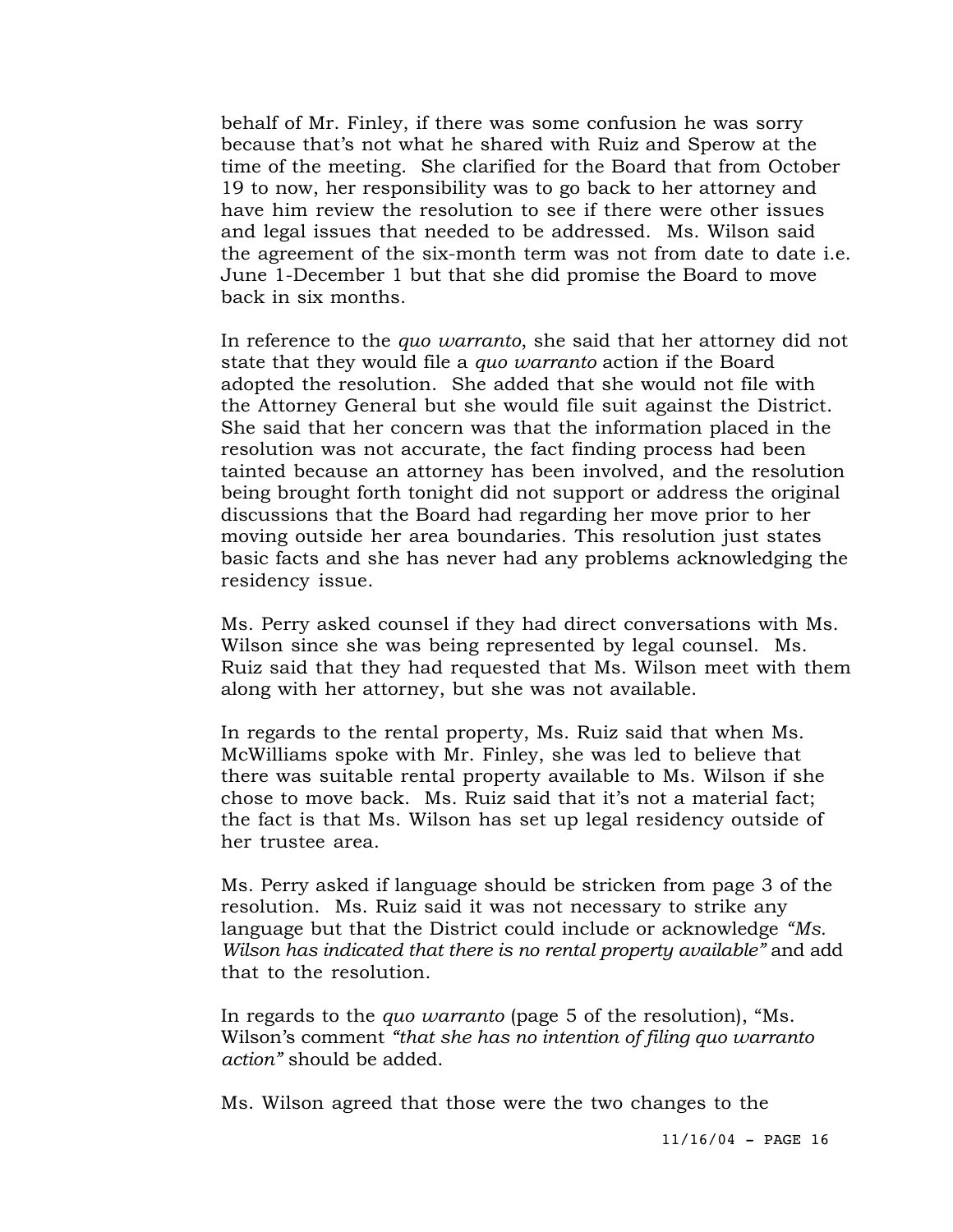resolution.

The meeting became tense when the Board discussed their recollection of the events leading up this issue.

Mr. Richards said that it was his recollection that when Ms. Wilson brought this to the Board in June no one objected to the six month time period so he assumed that it would be effective July 1st, allowing Ms. Wilson until January 2005 to fulfill the six month time frame to adjust her residency back into the respective District.

Ms. Perry said that her recollection was entirely different from Mr. Richards. She stated that Ms. Wilson was given the opportunity to address the Board about a situation that would result in her possibly moving out of her district. She continued that the "six months" came from Ms. Wilson and that the Board did not give a time frame, but gave her the legal advice on what criteria was needed to qualify as temporary versus a permanent move. The Board never agreed to the six months.

Mr. Richards said that by not objecting to the six-month request, it was the assumption that the six month period of time was granted.

Ms. Perry wanted to know by whom, since the Board doesn't have the authority to grant the request.

Mr. Thompson asked legal counsel if it was in the Board's purview to make that decision. Ms. Ruiz said that it was not in the Board's purview. She thought that in October, assuming that Ms. Wilson was operating under a mistaken assumption, it was made abundantly clear that legally Trustee Wilson may have abandoned her position by undertaking legal residency outside her trustee area. Ms. Ruiz added that as of October when this issue came up and was discussed, Ms. Wilson had ample opportunity to move back the trustee area yet there still hasn't been any affirmative action taken. Ms. Ruiz did think the fact that there may have been some misunderstanding by the Board that temporary could mean as long as six months and could include establishing legal residency by registering to vote and all the other indicia of changing permanent residency as discussed at the previous meeting, could be waived and that it is just not allowable.

Mr. Heystek said that not only did he not recollect this "so called" agreement by the Board for the six-month window, he never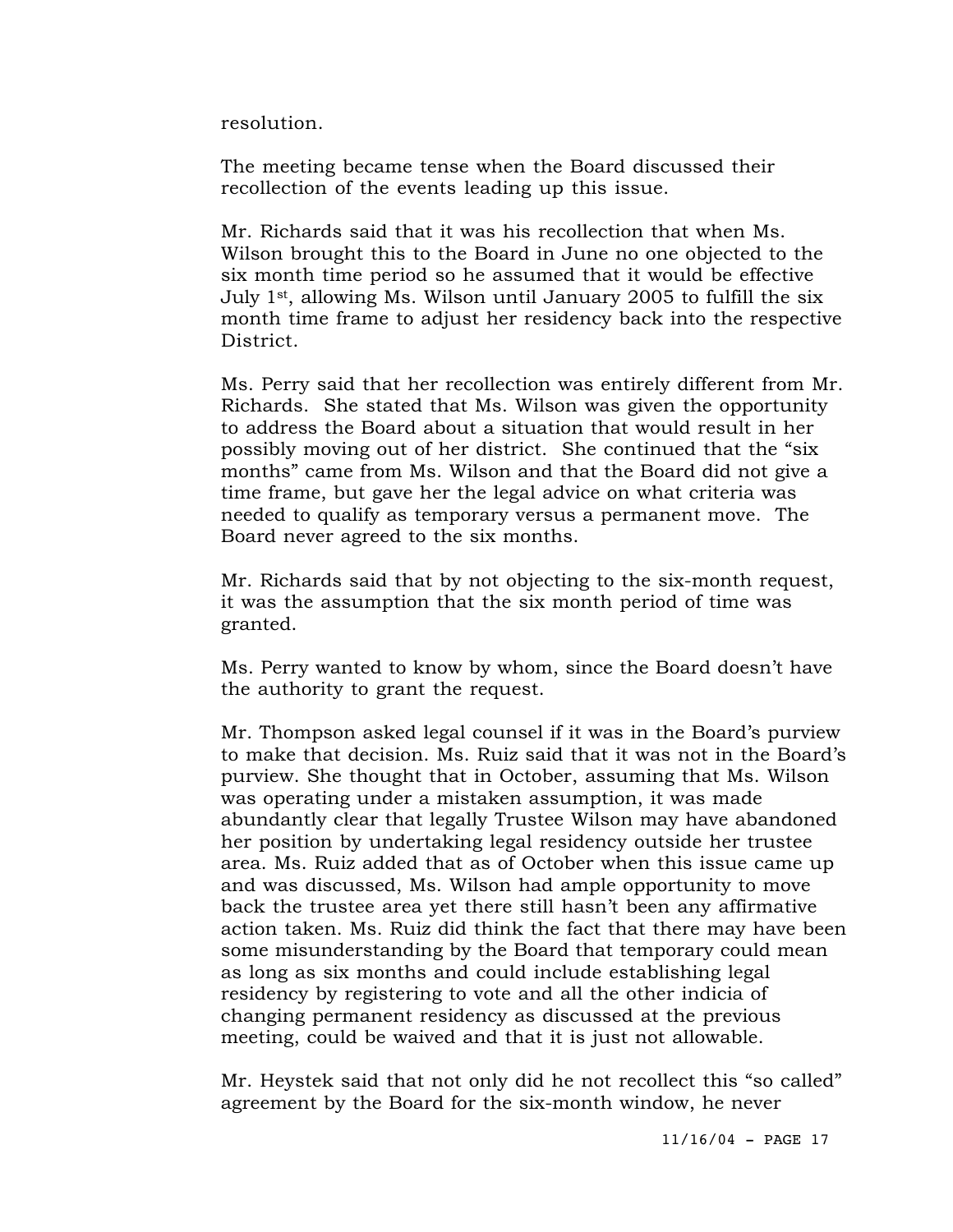consented to an agreement that we are now being told is illegal and not within our legal purview. He said that he is seeing a lot of "trickery" happening tonight and that the Board knows where he stands on this resolution and he would like to move on.

Mr. Pon stated that when it he was made aware that Ms. Wilson was going be out of her trustee area, he did not agree to the six month time frame, and told her that she needed to move back into her trustee area ASAP. He reminded the Board that when Mr. Heystek was forced out of his area, in less than a month there was outrage in the community, "led by your wife, by the way", referring to Trustee Richards' spouse. Mr. Richards angrily responded to Mr. Pon for verbally attacking his wife with "tough shit". Mr. Pon said he was only stating how it happened.

Ms. Wilson interjected that what Mr. Pon was saying was "a lie."

Mr. Pon added that tonight the Board is aware that she has voluntarily moved out, has no plans to move back in, has not made an effort to move back in to your trustee area, and it's been at least six months since this occurred.

Mr. Thompson emphatically stated that the Board all took the oath of office to serve this District and when an individual Board member takes actions that are in conflict with the oath of office, we as individuals have to take full responsibility for what we do. He said that he was appalled by the fact that District had to go through a process like this. It's divisive and the Board has been put in this situation because of the actions of one individual and that individual has to take responsibility for what they have done. He added that he thought there had been ample time for this individual to do the right thing. He said that he was very concerned about the legal costs that the District has incurred and "a person who breaks the oath must suffer the consequences of his or her actions."

Ms. Cutter said that as a Board trustee it is her duty to serve the District and based on the attorney's advice that its the Board's duty to declare the seat vacant because of the parameters and because nothing had been rectified since the October notification, she was prepared to declare a vacancy on the Board for Trustee Area 6.

Ms. Wilson shared with the Board and the community that they had been poorly served by the District's legal counsel on this very serious matter. She said that in researching the matter, her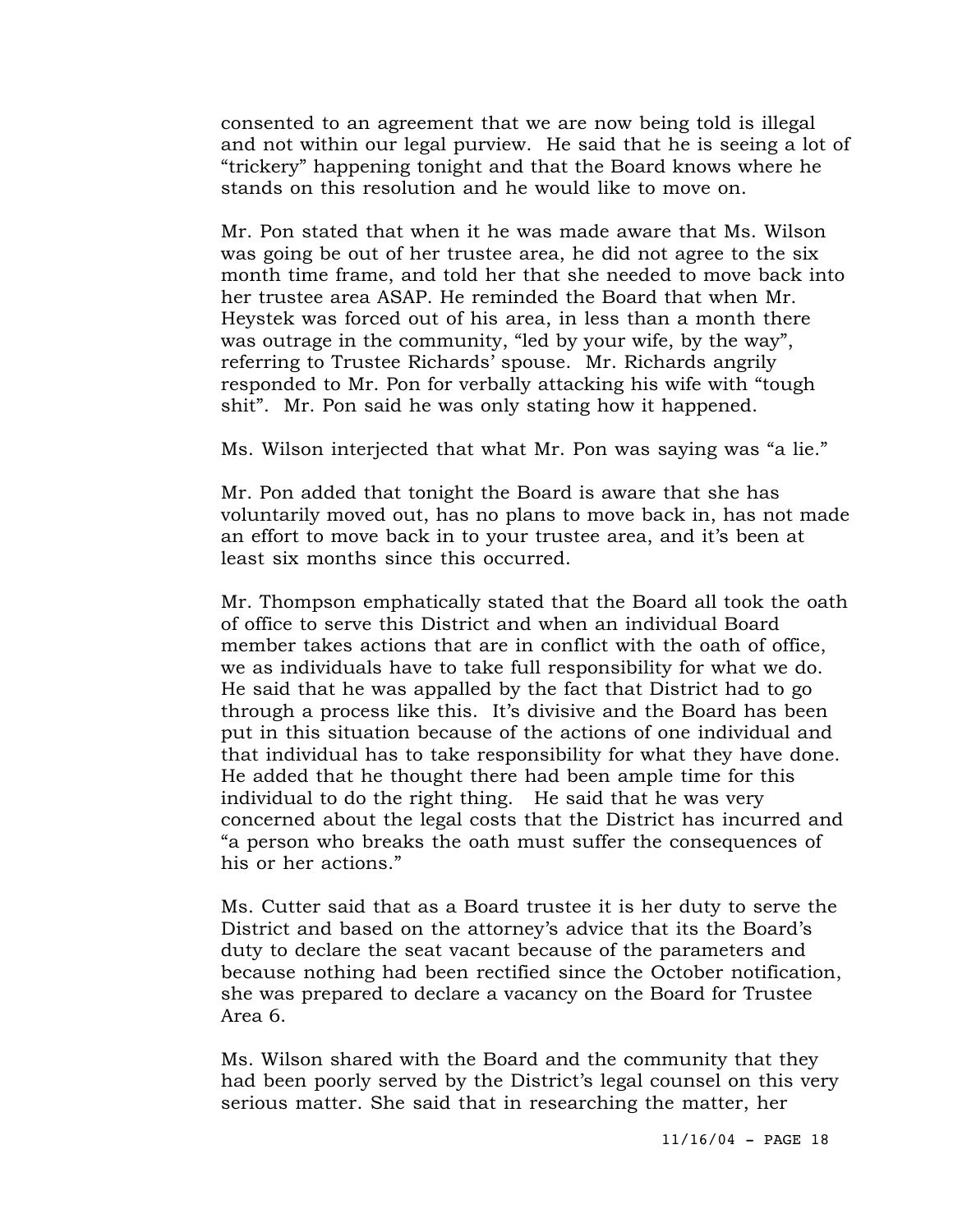attorney did share with District counsel that there were state legal statutes that override the Education Code provisions and Board policies sited in the resolution. For example her attorney informed the District counsel that Ed Code 35017(a), as amended in 1991, raises a legal question regarding whether the Board Bylaws can properly require Ms. Wilson to reside in Trustee Area 6, yet the District counsel sites an Ed Code provision adopted in 1978 and then further sites an attorney general's opinion Ed Code 5030 which makes no reference to a Ed Code 3501, as she stated earlier, relevant to Board trustees residing. Ms. Wilson said that she was gravely concerned and expressed to the Board and the community that this had not been a truly objective formal process, and that the resolution states, as she sited earlier, "false and inaccurate information."

She reiterated that at the October 19 Board meeting she had stated that the Board met on June 1, discussed in closed session her living arrangements, agreed about the temporary time period, and never reported out in public session the discussion and the agreement made in closed session. The Board and the District were fully aware of the circumstances before the actual relocation took place. She said that the matter on the table tonight could have been prevented and what is more disgraceful than removing the first African-American woman elected to this body is to know that all considerations were not evaluated, information that could have diverted this situation was not shared with the Board, including all legal statutes that override the existing policies were not considered. "I believe that I've served on this Board and I've carried out my fiduciary responsibilities and beyond that my moral and ethical character has been served by this community."

Ms. Perry had a follow up question on an Ed. Code sited that does not apply to San Leandro Unified. It was Ms. Perry's understanding that San Leandro is unique in the Education Code with the way our trustee areas are and that is sited in Education Code 5203.6. Ms. Ruiz concurred and added that in 2001, subsequent to the 1991 statutory amendment to the Education Code relied upon Ms Wilson and her counsel, the Attorney General issued an opinion that "Education Code section 5030 requires a trustee to maintain his or her residence within the trustee area for the duration of the term" and this is stated in the resolution.

Mr. Richards apologized to the community and Board for his use of inappropriate language, but added that it was inappropriate for anyone to attack or to say anything about any Board member's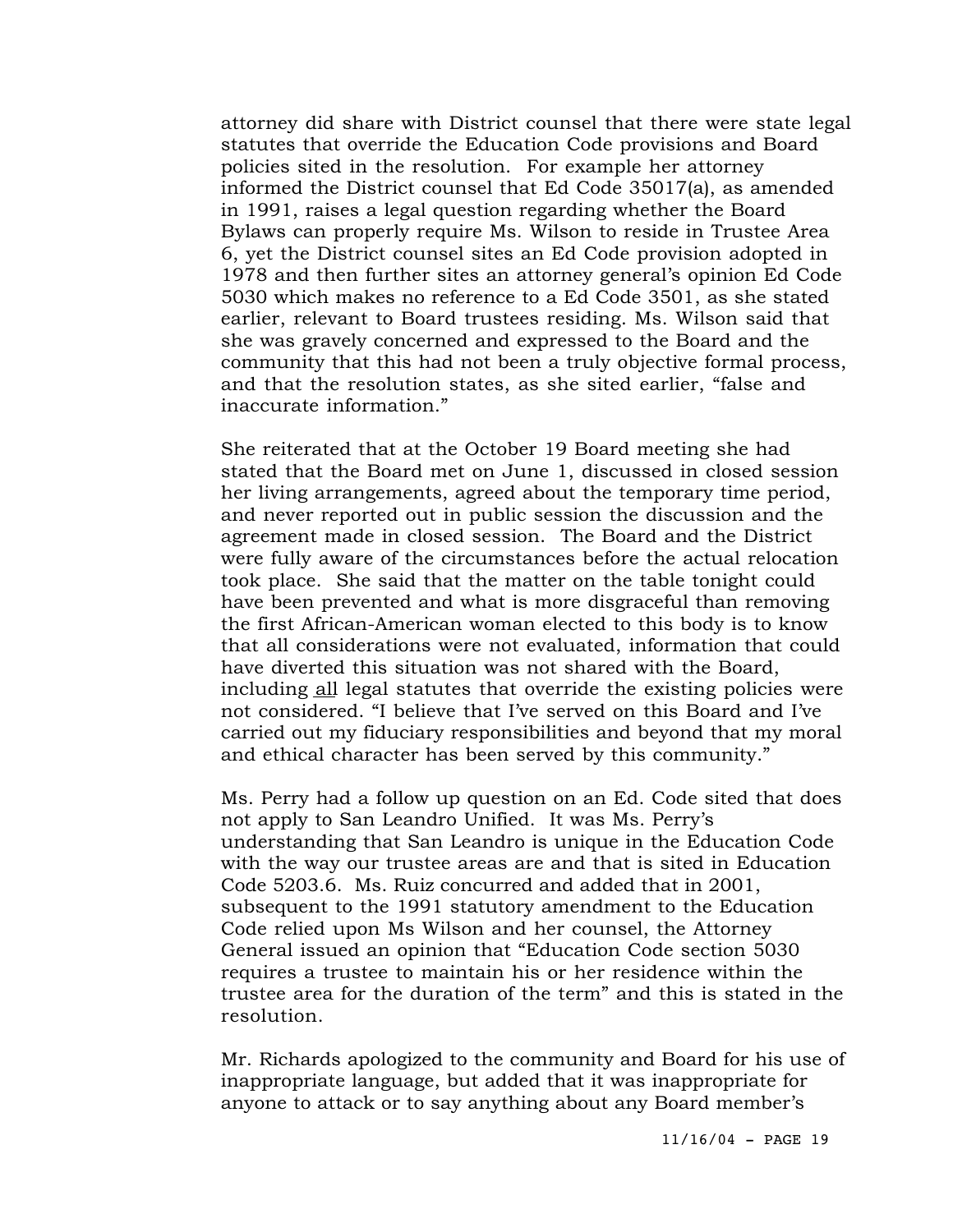spouses in this type of forum.

On a motion made by Mr. Pon and seconded by Mr. Heystek, the Board adopted Resolution #04-52, Declaring Vacancy on Board for Trustee Area 6 as amended by a 5-2 vote. Mr. Richards and Ms. Wilson voting no.

Ms. Perry acknowledged Ms. Wilson's service to the Board and said that this was not personal; it was legal.

#### **INFORMATION ITEMS**

General Services

1.1-I AR 5123 and Proposed Revision of Exhibits 5123 (a-g), Promotion/ Acceleration/Intervention/Retention as presented. The Board received for information the revised AR 5123 and discussed and considered approving the proposed revision of Exhibits 5123 (a-g), Promotion/Acceleration/Intervention/Retention as presented.

> Mr. Pon asked for clarification in regards to Exhibit 5123, where i.e in grades 6-7 under Language Arts and Math there were references to "D and/or F" and in some cases it is stricken and replaced with the number "1", but there are cases where the "D" is not stricken. He said it is not consistent and wanted to know if this was intentional or was it a clerical error.

> Ms. Sakamaki explained that when this was first discussed with the Policy Committee, the first section is "At Risk Criteria" for the first report period, so the "D" or "F" was left; the second section is for "Retention Criteria" and the Board committee members felt that the "D" was a little severe and that the "F" would be used for retention purposes.

> Mr. Pon suggested that the explanation on how a student is considered to be "at risk", should say any "two of the four" (which would indicate how many criteria there were) and the explanations needed to be revised to fit the criteria.

> Ms. Sakamaki said that when these changes were proposed, it was primarily for the K-5 standards based report card and aligning them with the rubric of the numerical symbols rather than the letter grades and that the committee noted that some of the criteria needed to be revised. She said that they will be looking at different assessments for grades 6-8 and plan to come back with those revisions updating the criteria.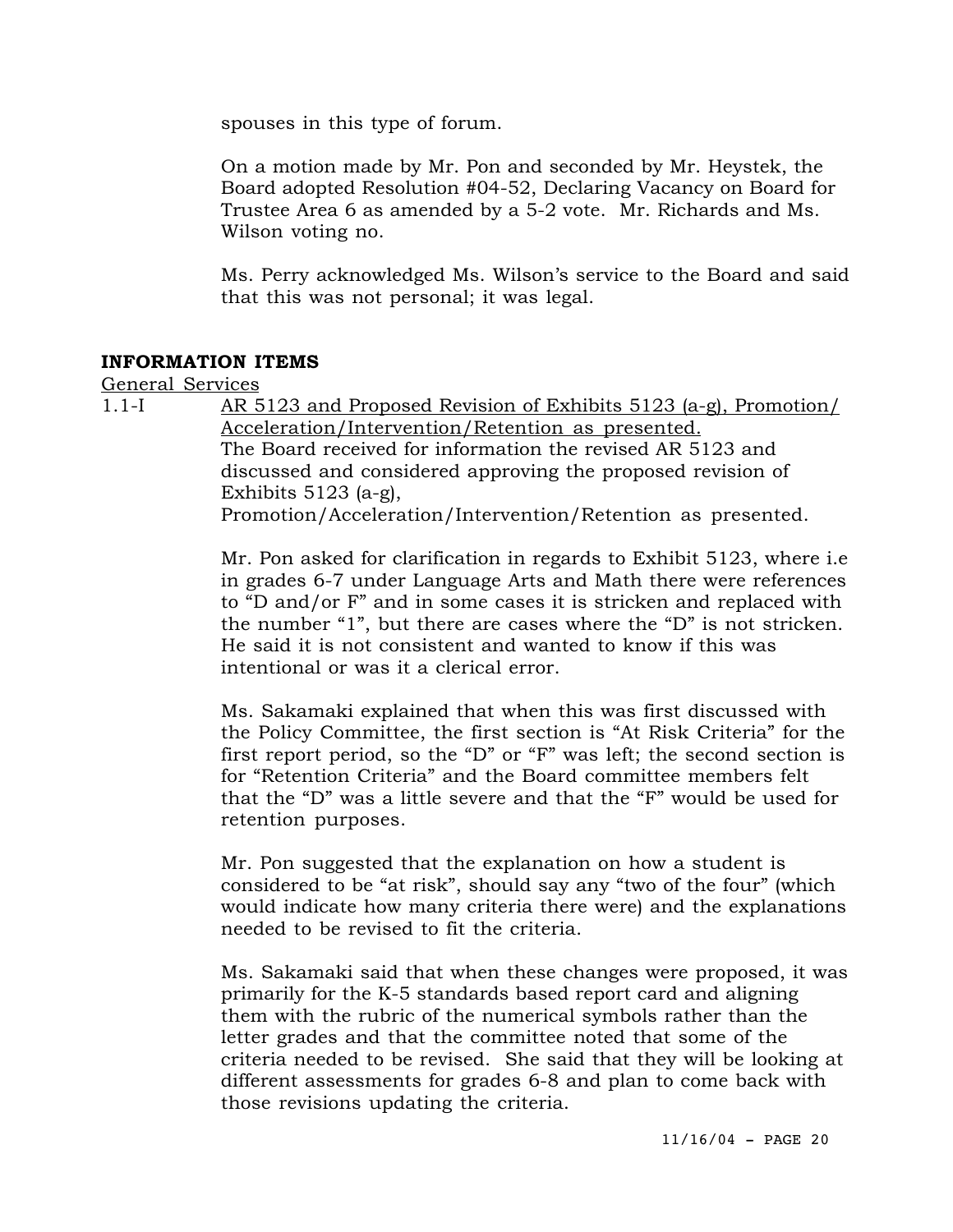### **ADDITIONAL SUGGESTIONS AND COMMENTS FROM BOARD MEMBERS**

Ms. Wilson said that although she didn't agree with the Board's decision, she did respect it. She felt that she was a very trust worthy and forthright individual and has enjoyed her time on the Board and will take the necessary actions towards the District later.

Ms. Cutter was wondering about the program for Pregnant School-Age Mothers that was taken over by Hayward and if the girls from our area were dropping out or attending the Hayward program. She would like an update to be sure that the District is serving that population.

Mr. Thompson said that this has been one of the most difficult decisions that he has had to make. He said he was heartened by the sizable representation from the African-American community in support of Ms. Wilson at the October 19 Board meeting, but also troubled because he felt that this was not an issue about a persons' gender, ethnicity, or race but about the oath that the Board took to serve the community and District in its best interest. He said that he is also very troubled on what this has caused this Board and how it could potential taint how we do our business in the future. Mr. Thompson felt that the decision made tonight was an appropriate, correct and legal decision that needed to be made. It was not personal, but it will personally affect many people, including him, and he hoped that the District could begin the healing process and take this as a lesson to move forward, collectively and collaboratively. "We owe it to the people we represent and if we allow this to fester and create more problems we are not doing our job as leaders."

Ms. Perry agreed with Mr. Thompson's comments and was also very saddened by the whole situation. She also reminded the Board that the Alameda County School Boards Association would be meeting on Thursday, Nov. 18 from 7:00- 8:30 at the County Office with a presentation on *Parliamentary Procedures* by School and Colleges Legal Services. She reported on the success of Spirit Day at the high school and the San Leandro High School musical cabaret that featured current and past talents.